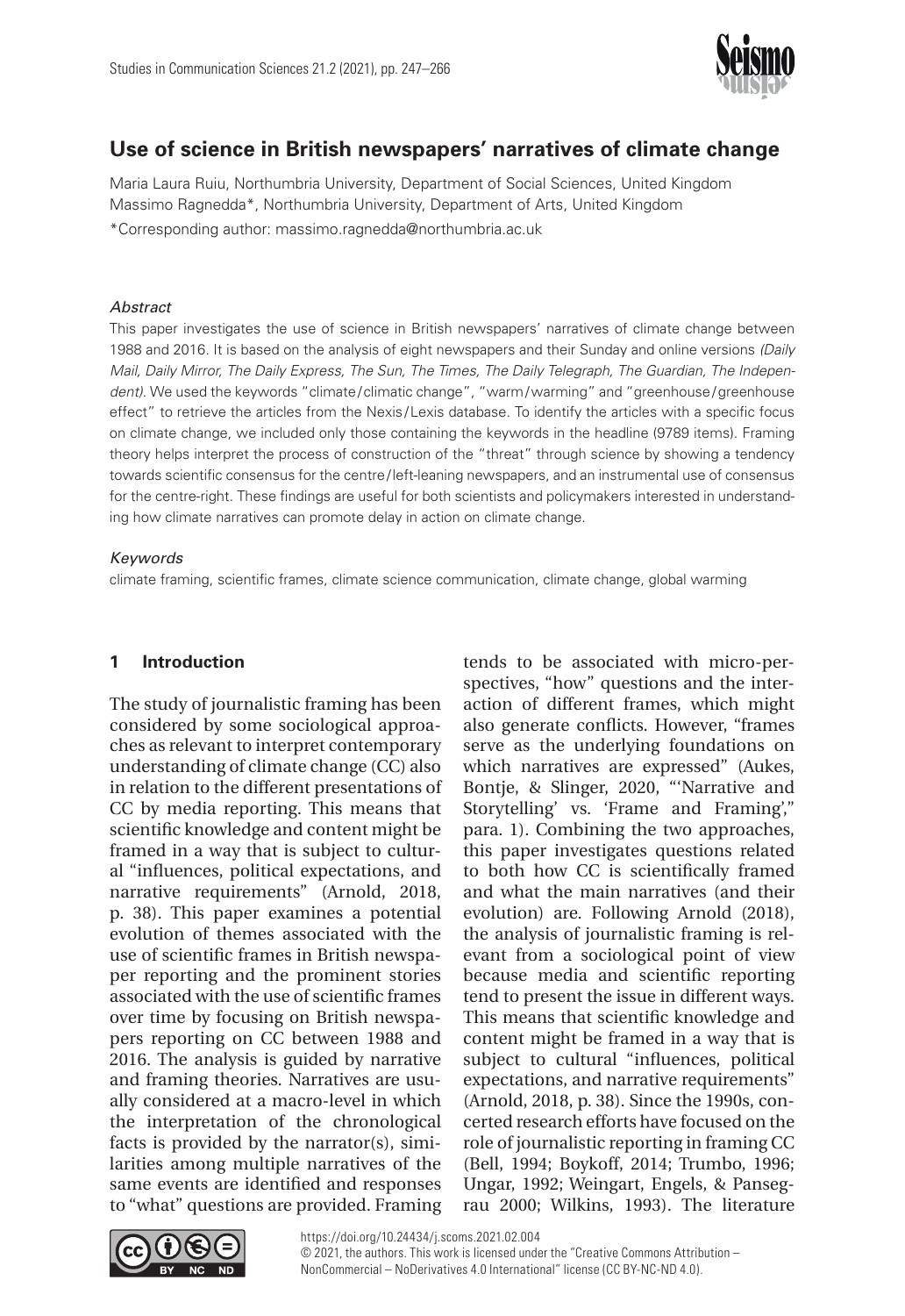frequently holds mass media responsible for mediating communication processes between science, policy, and the public, by presenting both causes and consequences of CC, thus influencing public opinion and influencing climate governance (Boykoff, 2009; Rick, Boykoff, & Pielke, 2011). This suggests that journalistic reporting can frame CC science as "good" or "bad" science, by emphasising, or by contrast diminishing, specific aspects of the phenomenon. Therefore, the guiding research question of this paper relates to "how" newspapers use science to represent CC-related issues and to narrate the "what". This work focuses on British newspapers because, despite an increasing number of challenges in news production (e.g., migration of news consumers to online platforms), the UK newspaper industry still reaches most of the UK population (Mediatique, 2018), and 90% of adults in Great Britain consume either print or online newspapers (NRS, 2017). Nevertheless, in the context of CC, the literature shows that UK newspapers give space to a plurality of voices even though they represent a minority (Boykoff & Mansfield, 2008; Painter & Gavin, 2015). Finally, news articles are more comprehensive in terms of both reporting existing online discourses and introducing issues / content on the public agenda (Hellsten & Vasileiadou, 2015).

The first section of the paper presents the study background and a literature review on framing CC. The second section describes the method used for both selecting and analysing a sample of articles. The third section (and its related sub-sections) reports the results of a thematic analysis that explores the themes connected to the use of scientific frames. The final section discusses the results and suggests some implications.

# **2 Study background**

The First World Climate Conference in 1979 urged governments to tackle CC as a world problem (UNFCCC, 2006). Later, the first report by the Intergovernmental Panel on Climate Change (Houghton, Jenkins, & Ephraums, 1990) identified the need for framing the global climate crisis as the most urgent environmental problem. The IPCC First Assessment Report in 1990 identified some areas of uncertainty that derive from several factors (Rice, Gustafson, & Hoffman, 2018) related to both the evolution of the phenomenon and the exact impact of CC. CC discourses rely on scientific knowledge, but also media frameworks (Rhomberg, 2010). Entman (1993, p. 52) describes the framing process as a selection of some aspects that make a piece of news memorable by providing "problem definition, causal interpretation, moral evaluation, and/or treatment recommendation for the item described". Framing has been conceptualised in many ways, especially in relation to media effects theory. On the one hand, the media has been defined as recipients of external content, which is interpreted by individuals and "crystalised" by journalists in the public discourse (Gamson & Modigliani, 1989). On the other hand, they have been recognised to contribute towards constructing social reality by framing reality in a "patterned way" (McQuail, 1994, p. 331). These dynamics have been described as the "framing effect", that refers to changes produced in terms of public opinion by the presentation of an issue in certain ways (Chong & Druckman, 2007). However, in both cases, despite a different intensity of the effects produced, the media are held responsible for filtering and channelling the interpretation of such reality (Scheufele, 1999). The literature also suggests that a framing effect will vary according to several factors including the context (e.g., one-sided context or competition with other frames). This is particularly evident in reporting on environmental issues (Griffin & Dunwoody, 1997) when several interpretations of the variety of scientific perspectives are provided by intermediate actors, among whom the media play a significant role (Berglez, 2011; Brüggemann, 2014; Gibson, Craig, Harper, & Alpert, 2015). This suggests that the media actively contribute to the definition of a social problem (Trumbo, 1996), here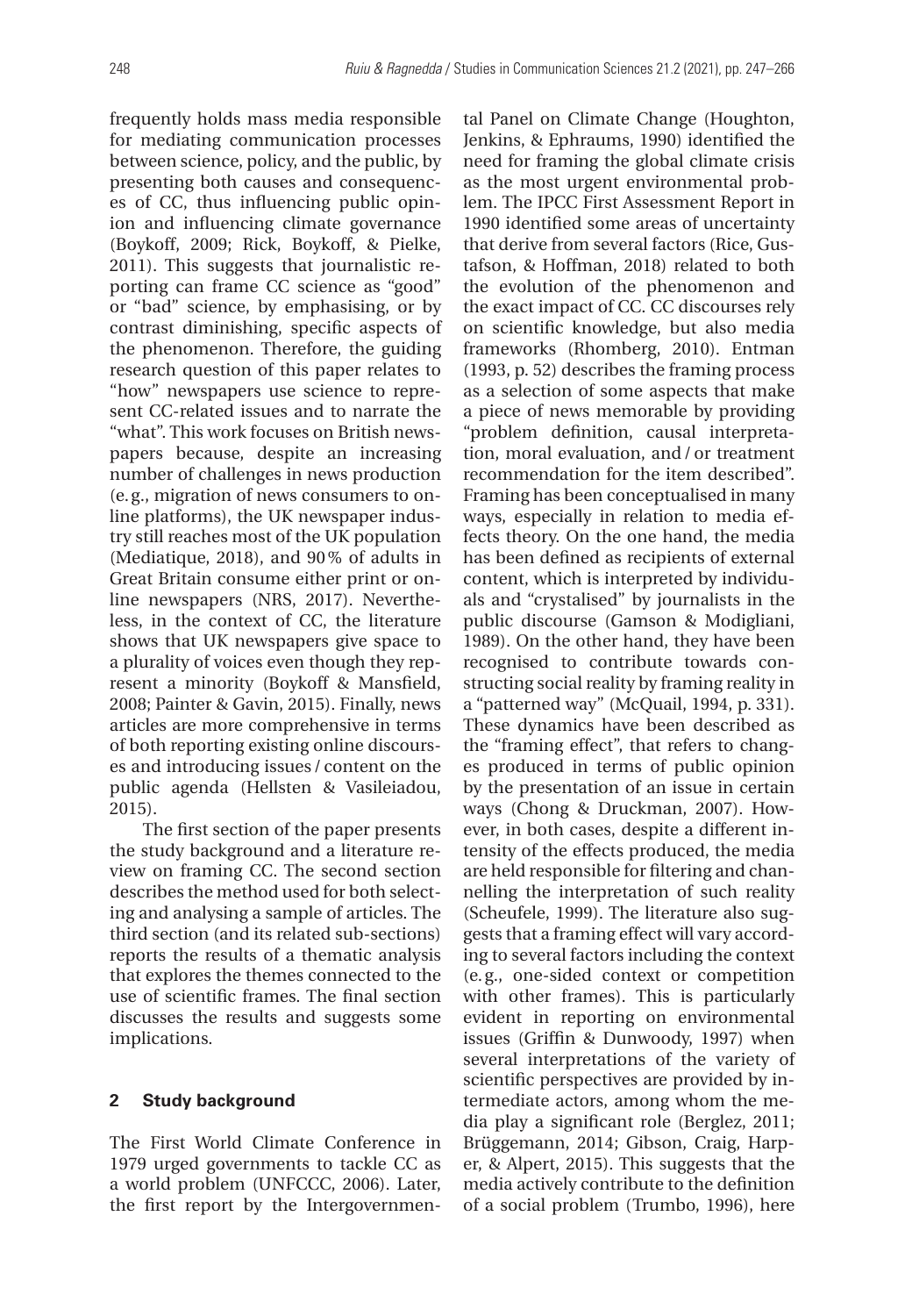intended as a particular situation that is perceived by the public as outside socially shared norms, and needs to be targeted by policies (Gusfield, 1989). In this direction, the media provide the public with specific interpretations of science (Rahmstorf, 2012). In the specific case of reporting on climate change, frames are defined as a scientific angle by the journalist (Griffin & Dunwoody, 1997) who legitimises specific voices that speak about the climate (Boykoff, 2013; O'Neill, 2013). They select and establish who the "experts" are and promote specific ways of conceptualising CC (O'Neill & Smith, 2014; Rebich-Hespanha, Rice, Montello, Retzloff, Tien, & Hespanha, 2015). Therefore, since the complexity of CC is difficult to be communicated by the media (Anderson, 1997), the media might adopt scientific frames to emphasise specific aspects, (in)action and voice, but it does not necessarily mean that they rigorously report scientific findings. Previous studies highlighted that mass media tend to represent a conflict in climate science by giving a "disproportionate" space to contrarian voices even though they represent the minority within the scientific community (Akerlof, Rowan, Fitzgerald, & Cedeno, 2012; Boykoff, 2013; Rahmstorf, 2012). In turn, this produces inaccuracy (Shaw, 2013; Vestergård, 2011) and distortion of scientific results (Höppner, 2010; Jennings & Hulme, 2010). Given these premises, the overall aim related to the use of science in CC reporting is articulated in two main sub-questions. The first question relates to the evolution of CC scientific frames in British newspaper reporting over time:

RQ 1: How have scientific frames of CC evolved in British newspaper reporting?

Framing provides interpretive packages schemas (Gamson & Modigliani, 1989; Scheufele & Tewksbury, 2007) of CC, that may explicitly or implicitly promote specific pathways of action/inaction (Moser, 2010). Framing is intended here as "the process which implies a strategic selection (conscious or not) of language features for a particular purpose" (Fløttum & Gjerstad,

2017, p. 2). Specifically, the definition of scientific frames provided by Severson and Coleman (2015) is based on positive and negative forms. However, while the authors specifically refer to CC consequences (e.g., scientific frames that highlight positive or negative consequences of action/ inaction), we consider the multidimensionality of CC as represented by news media using science. Therefore, this work identifies scientific frames based on the adoption of scientific voices and reporting of scientific studies in the corpus of the news articles to support the multidimensional narrative of CC.

Scientific consensus around the existence of CC and its anthropogenic causes has been increasingly recognised in media reporting (Boykoff, 2007; Gibson et al., 2015; Grundmann & Scott, 2014; Jang & Hart, 2015). In the UK, elite newspapers (2000–2010) were found to represent specific voices that speak for the climate with a combination of processes of politicisation and journalistic logics (Matthews, 2015), defined as the routinised process through which the journalists "construct" (Tuchman, 1978) and communicate information (Altheide & Snow, 1988). However, in CC reporting, in addition to both political valence and media logics, at least a third dimension has been identified in scientific terms. In fact, media routines interact with both climate science and political valence to represent the reality of climate change (Kunelius, 2014). Some approaches have contextualised the intersection between these three levels in the neoliberal scenario by attributing to the press culture a tendency to politicise public matters and represent conflictual instances between political and scientific campaigning. In turn, such a dichotomic representation produces an image of both scientists and politicians as self-interested (Cappella & Jamieson, 1997) and focused on their own agenda rather than on public matters. CC, translated in such "media logic" (Berglez, 2011), becomes a mediated political event (Akerlof, Rowan, Fitzgerald, & Cedeno, 2012). Therefore, media construction of climate news in scientific terms means that the scientific frames are also infused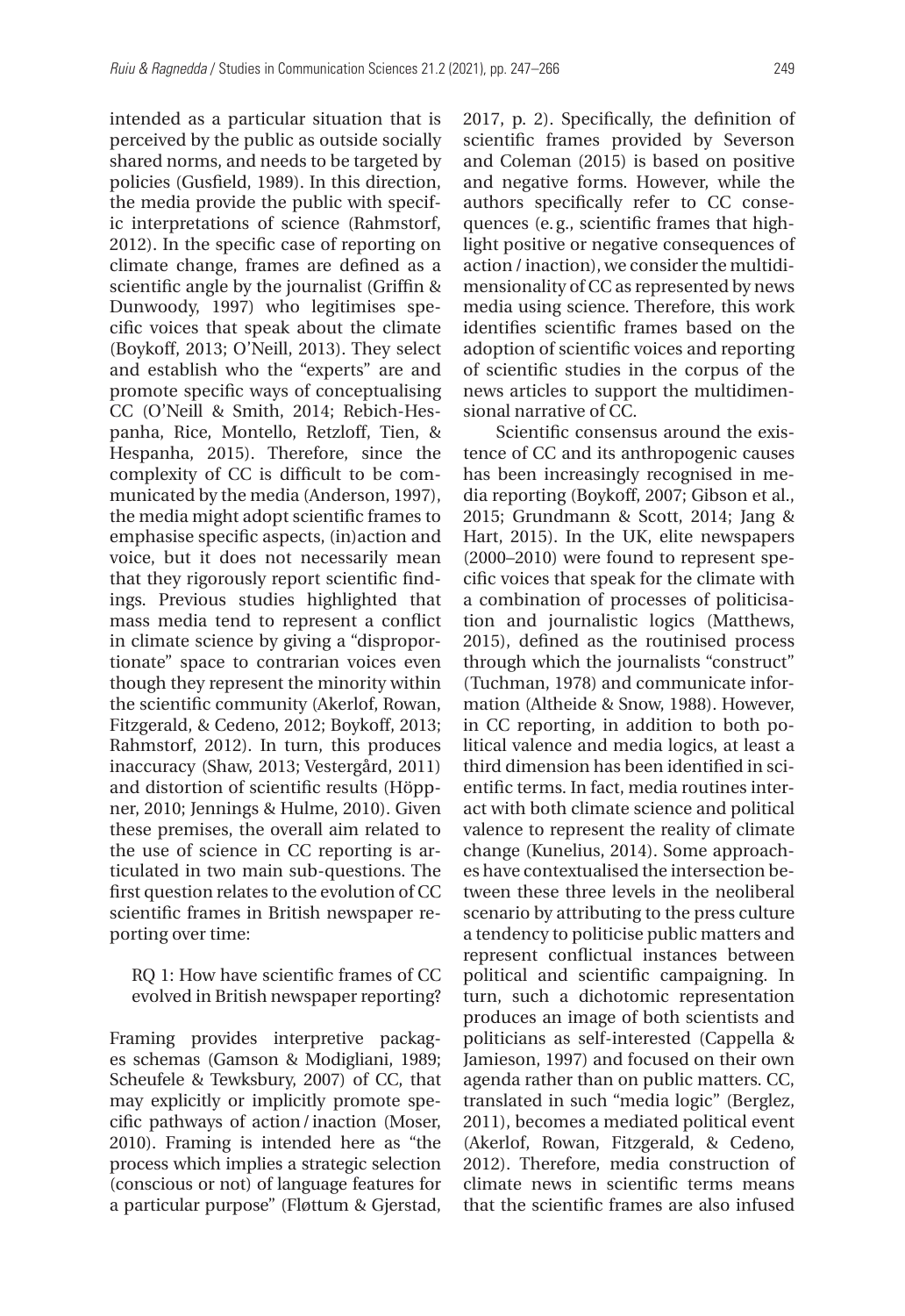of political connotation, that is in turn embedded in a neoliberal scenario in which sceptics and advocates contend the meaning of CC (Berglez, 2011).

Looking at the evolution of climate narratives in 1988, the UK press represented CC as a multidimensional threat caused by both human and "non-human" processes (e.g., solar sunspots). After 1988, CC narratives started to be influenced by the partisan nature of the debate (Carvalho, 2005, 2007). The mutability of the media representation of CC and the multidimensionality of the phenomenon progressively produced uncertain scenarios firstly about the causes of CC, and then about the effects and actions needed (Grundmann & Scott, 2014; Nerlich & Jaspal, 2014; Painter & Ashe, 2012; Painter & Gavin, 2015). White (1981) suggests that narrative becomes a problem when the real events are translated into the form of a story. This happens when the events, such as in the case of historical chronological facts, are not capable to offer themselves as stories. However, this can be also applied to scientific facts, such as e.g., CC, when the "objectivity" of the science might be narrated through the "subjectivity" of a narrative. Narrative scholars distinguish between structural elements, such as verbal units (Labov & Waletzky, 1997), form, such as genre (Smith, 2005), and content (Jones & McBeth, 2010) of the narrated stories (Arnold, 2018; White, 1987). The definition of narrative adopted here refers to the definition of problems, by identifying causes, responsibilities, and possible solutions (Fløttum & Gjerstad, 2017). This means identifying some communalities among CC stories, narrated by news media, in terms of context, actors presented (villain, heroes, and victims), a plot and (moral) action needed to deal with the effects of the situation narrated (Arnold, 2018). Therefore, the analysis of the narrative is based on an approach that is content-focused and identifies the main topic of a narrative, which in turn allows identifying the active actors, their relationships and actions (Polletta, 2006).

This is directly connected to the second question that investigates the themes associated with the use of scientific frames:

RQ 2: What are the prominent stories associated with the use of scientific frames over time?

The analysis of the topics associated with the use of scientific frames is relevant to understand what topics and aspects of every day are associated with the scientific construction of CC.

### **3 Methods**

British newspapers were chosen owing to the primary role played by Britain in the international politics of CC. Moreover, its news articles are often reproduced by English-speaking print media around the world (Painter & Gavin, 2015). The news articles analysed in this work were retrieved from eight newspapers, and their Sunday and online versions, with highest circulation rates *(Daily Mail, Daily Mirror, The Daily Express, The Sun, The Times, The Daily Telegraph, The Guardian, The Independent*). Tabloids, that reach large segments of the population, and news and editorials that inform readers about CC were included to provide a comprehensive picture (Boykoff, 2007; Boykoff & Mansfield, 2008). Following Carvalho (2007), articles containing the keywords "climate/ climatic change", "warm/warming" and "greenhouse/greenhouse effect" in the headlines were retrieved from the Nexis /Lexis database (9789 items). The articles were grouped into three blocks (1988–1997; 1998–2007; 2008–2016) (Table 1). The periods used to observe potential differences across the three blocks were defined in relation to significant shifts described by the literature as drivers for change in climate discourse. The start and end of the first block respectively correspond to the IPCC institution and the definition of the Kyoto Protocol (Carvalho, 2007). Moreover, the end of the second block coincides with the emergence of catastrophe discourses (related to the consequences of CC) in UK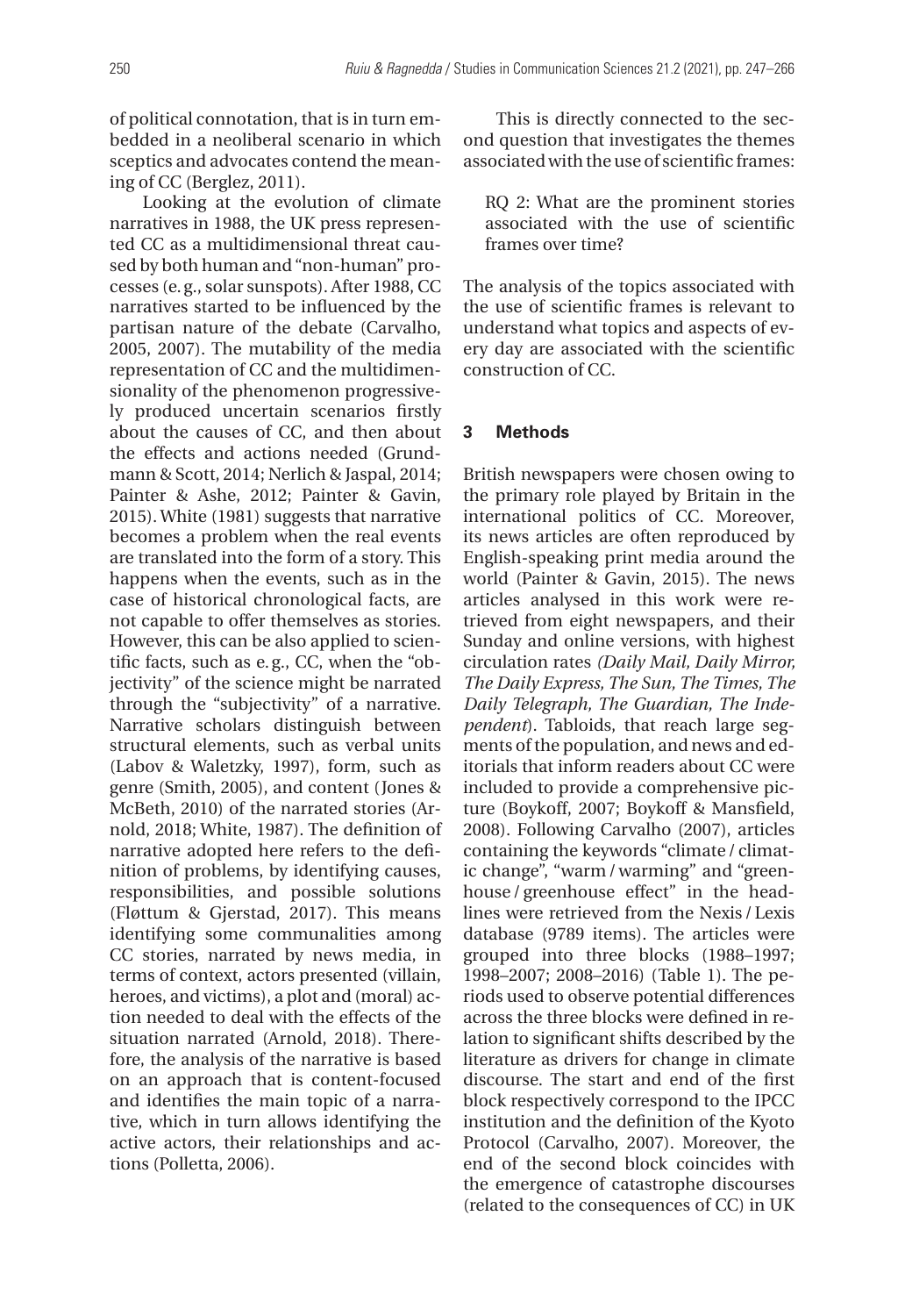newspaper reporting (Doulton & Brown, 2009), which suggests a shift towards increasing recognition of the reality of CC. Therefore, from a conceptual standpoint, a sort of "maturation" to take place in the journalistic treatment of the issue can be expected. Finally, the Paris Conference (December 2015) represents a historical shift in climate discourse in relation to the definition of responsibilities and binding and tailored targets (Kinley, 2017). The final sample was generated as the ratio between the total number of items included in the block and the number of articles (NItems /NSample), and chronologically extracted (Boykoff & Boykoff, 2004). This also allowed for respecting the fluctuation of the number of articles over the entire period (the sample was larger in years with higher news coverage, see Table 1).

A combination of thematic and narrative analysis on the three periods investigated potential differences across the blocks. Drawing on narrative methods, we explored the evolution of the main themes to examine the development of a "plot" throughout a temporal scale (Floersch, Longhofer, Kranke, & Townsend, 2010). The narrative structure was explored by looking at the actors, motives, and actions in a setting. The exploration of multiple articles supports an understanding of a "meta-narrative" over time (Bishop, 2001). Once the main themes were identified, we recorded the characters, scene, temporal development and actions described (Foss, 1996). These were explored under the overall plot development. Using Bishop's approach (2001), we focused on the identification of the main themes to explore these dominant elements.

Since narratives are interpreted as a view of the world in a particular way (Foss, 1996), the narrative analysis was complemented by the exploration of the scientific frames adopted to "shape" such narratives. The analysis focused on the identification of actors (with scientific "framing power", both subject or object of the discourse) and "themes (and sub-themes)", and how they combine in framing strategies. Scientific frames are intended as a conflictual representation of CC-related aspects

that are justified by scientific arguments and characterised by positive or negative connotations (Severson & Coleman, 2015). We identify a scientific frame whenever a news article includes references either to scientists or to scientific findings within the corpus to explore how they are integrated into broader narratives about CC. An article is classified as adopting a scientific frame when scientists or their findings are used to make some arguments and aspects salient. The following example shows how scientists can be used to support a relation between diseases and warming climate: "Scientists say diseases including dengue fever and the West Nile virus could become common as warmer weather attracts insects from parts of Asia and Africa" (Batchelor, 2015). The themes were identified through an inductive approach based on reading the articles several times and classifying the emergent topic supported by climate science.

Table 1: Sample of articles extracted per block of years

| N Items | n Sample |
|---------|----------|
| 396     | 197      |
| 1933    | 389      |
| 7460    | 372      |
| 9789    | 958      |
|         |          |

### **4 Results**

The use of science to justify news articles narratives was found in 308 cases. Table 2 shows an increase in the adoption of science across the three blocks. A first characteristic, emerging from this table, relates to the existence of different themes in relation to the political orientation of newspapers. Given this peculiarity, the following sections discuss the specific themes that emerged by also considering two macro-areas related to centre-left (*Daily Mirror*, *The Guardian*, and *The Independent*) and centre-right (*Daily Mail*, *The Daily Express*, *The Sun*, *The Times*, and *The Daily Telegraph*). Given the difficulty of attributing a precise political orientation to newspapers, as highlighted by the litera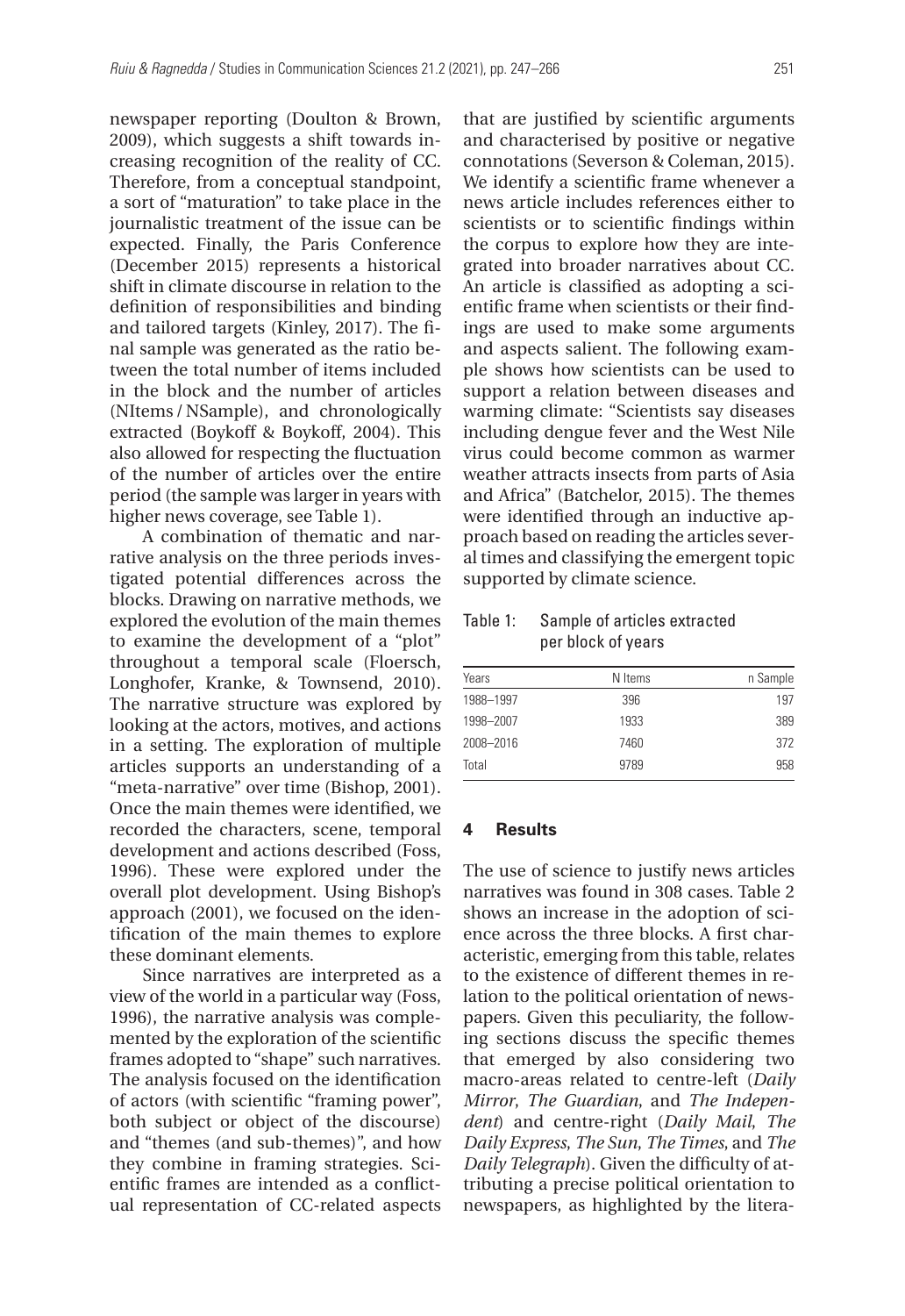ture (Edwards & Cromwell, 2006), the two macro-areas were identified through the classification provided by YouGov (2017). The newspapers were selected based on circulation rates. Therefore, the number of newspapers that belong to the centre-left (CL) and centre-right (CR), as well as the number of articles, is unbalanced because it reflects the real number of articles published in the entire period. However, the analysis of the opinion-leading press can provide a robust picture of how British newspapers adopt climate science to support their narratives. The Online Supplement provides a summary of the emergent themes, their frequencies, and examples.

# Table 2: Distribution of articles that adopt science across the three blocks

| Years     | N Items | Centre-right | Centre-left |
|-----------|---------|--------------|-------------|
| 1988-1997 | 65      | 10           | 55          |
| 1998-2007 | 116     | 31           | 85          |
| 2008-2016 | 127     | 49           | 78          |
| Total     | 308     | 90           | 218         |

### **4.1 Centre-left scientific frames**

Four macro themes emerge from the analysis of the CL articles across the three blocks (see Online Supplement A).

A first macro-theme emphasises the scientific consensus around the causes of the problem and its future consequences by representing the scientific community as a unique voice / character of the narrative. This happens from the first block and continues throughout the period under consideration by using expressions such as "most scientists" (King, 2005) and "the evidence is mounting all-round" (The Independent, 2011). Within the consensus macro-area, two main sub-themes, which also set the scene and point out the action needed, can be identified related to i) consensus around risks / consequences and visible signs of CC (scene); ii) adaptive capacity of society (also through geoengineering technology) as a moral issue (action).

The first sub-theme shows the use of scientific frames to attribute ecological variations to CC, as well as impacts on

both humans and nature. These articles set a scene in which CC is a risk with "longterm effects" (Lean, 1995), and even when they list some potential benefits, they frequently mention negative consequences (Macalister, 2004). Such representation of the severity of CC consequences increases across the three blocks. The third block shows an evolution of the narrative in which climate science is often represented as settled around both causes and consequences of CC, which will cause "drastic harm" (Connor, 2007). A sense of urgency is emphasised due to the evident symptoms of CC such as e.g., melting "polar ice sheets" (Ashdown, 2012), hot waves records (Connor, 2014) and rising of "temperatures" (Connor, 2016).

Scientific evidence also supports a second sub-theme related to the adaptive capacity of both ecological and human systems to changes. The second block confirms that the environment can be better understood by investing in research. Negative predictions about the impact of CC are often counterbalanced by positive messages about the possibility of limiting the damage if current practices are corrected (Vidal, 2006). However, CC is predominantly represented as a risk that can cause "turbulence" (Pearce, 2006) in both human and natural systems. In the third block, even though delay in action might cause devastation, scientists are confident that there is "still time to take meaningful actions to reduce the impact" of CC (Abraham, 2016). Especially in the third block, the action becomes a "moral obligation" that involves global and social justice-related challenges (Brown, 2012).

A second macro-theme describes the scientists-characters as political and economic advisors, who encourage/ support the reduction of greenhouse gases through new policies and economic strategies (Brown, 2000), and criticise some political choices (Pilkington, 2008). The second block confirms this tendency to use science either to support interdisciplinary efforts for implementing energy-related measures (Elliott & Seager, 2007) or to criticise political directions (The Guardian, 2007). The third block further encourages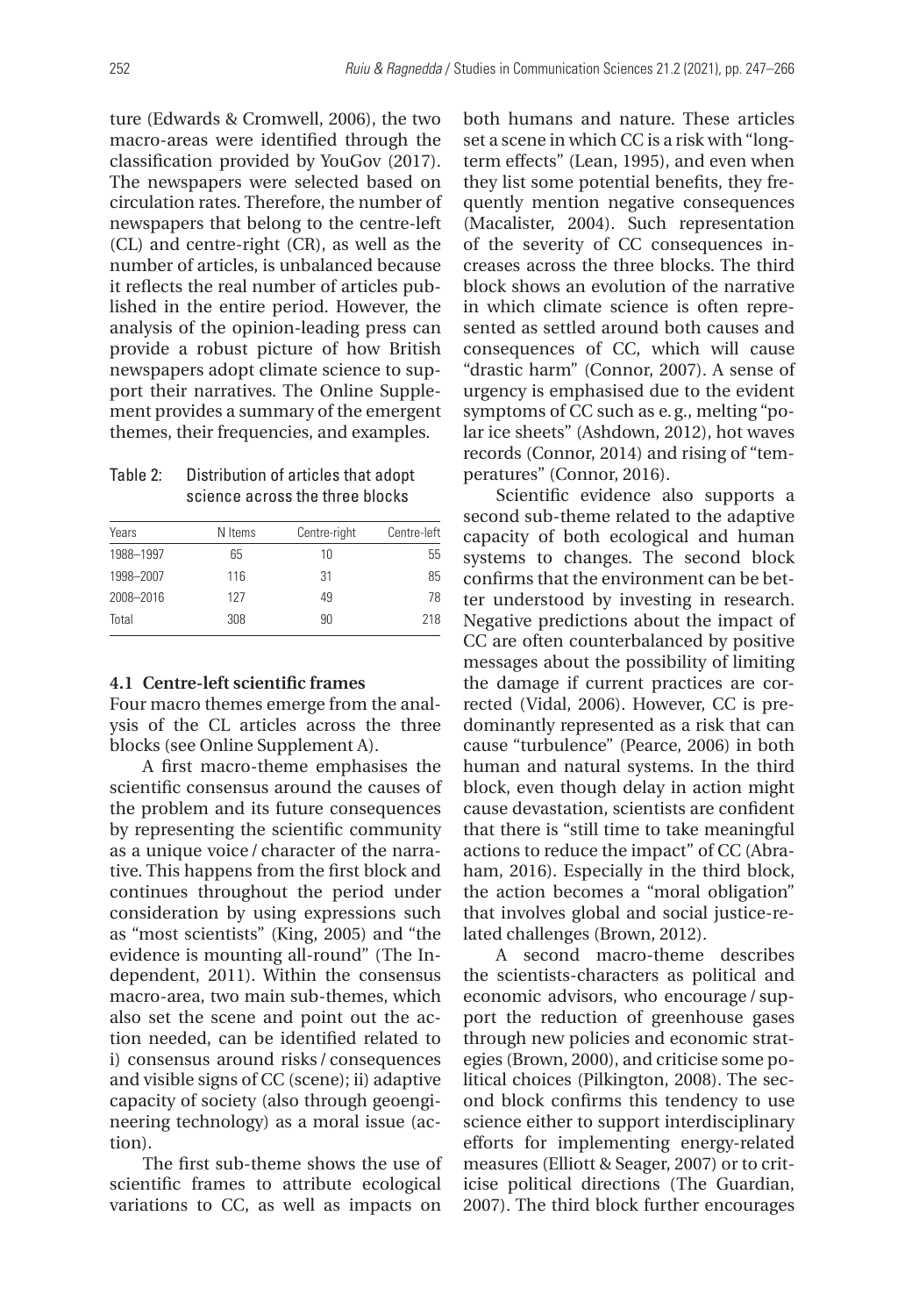economic actors and policymakers to collaborate with scientists to implement market regulation and invest in mitigation and sustainable production systems (Moodie, 2015).

A third macro-theme can be labelled as "confutation of scepticism", which sets a scene in which scepticism is described as underpinning political-economic interests in defending oil industry activity, delaying action and disseminating misleading information. Economic and political interests are held responsible for spreading scepticism (Vaughan, 2010) and for stoking inexistent scientific controversies to delay action (Monbiot, 2009) across the three blocks. Especially in the third block, defensive tones are adopted to respond to "accusations" such as e.g., in the case of the "Climategate scandal" of November 2009 (release of more than a thousand emails and documents hacked from the University of East Anglia (see Leiserowitz, Maibach, Roser-Renouf, Smith & Dawson 2012). Defensive tones can be found e.g., when responding to sceptics' attempts to "show that much of our recent CC is just natural" (Abraham, 2014).

Finally, a fourth macro-theme includes articles that reference both "sceptical" and "advocate" positions or refer to sceptical positions. This happens e.g., when referring to "disagreement" among scientists (McKie, 2007), a "poisoned debate" (Adam, 2010, p. 30), "exaggerated" forecasts (Nicholson-Lord, 1990) and a "receding certainty" (Pearce, 1993). In the second block, e.g., one article questions the anthropogenic causes of CC by both using mocking tones (Lawson, 2007) and referencing a documentary that contains some scientific mistakes (Boykoff, 2008). In the third block, some sceptical arguments about the impact of CC are reported and debated (Nuccitelli, 2014, 2015).

### **4.2 Centre-right scientific frames**

Two main macro themes emerge from the analysis of the CR articles (see Online Supplement B).

A first macro-theme characterises a scene in which scepticism is narrated through three main sub-themes related

to i) scientific disagreement among the scientist-characters who disagree around different aspects of climate science (e.g., existence, causes and consequences); ii) emphasis on scientific dishonesty behind the promotion of CC; and iii) scientific uncertainty around future impact and action to be taken.

The first sub-topic emphasises the existence of sceptical positions within the scientific community and contrasting understanding of CC about several aspects. There is a tendency to refer to natural fluctuations (McCarthy, 1989) and scientists' disagreement (Hosenball, 1990) around the causes and consequences of CC. Therefore, CC is described as a "myth" across the three blocks (Bellamy, 2004, p. 12; Daily Mail, 2002; Delingpole, 2009; Rose, 2013), and sceptics are surrounded by a scientific "aura" (Clark, 2013).

The second sub-theme expresses the dishonesty of climate scientists and sets a scene in which scientists manipulate scientific data to scare people and receive grants for their research. This topic emerges in the second block by e.g., describing scientists as "eco-doomsters" and climate science as "orthodoxy" (Phillips, 2006), and increases in the third block by quoting scientists who admit being "alarmist" about CC impact (Warren, 2014). In the second block, climate scientists are still described as a "lobby" (Jenkins, 2006) and "doom-mongers" (Hanlon, 2006), climate predictions are defined as "an art rather a science" (Simons, 1998). The third block more often accuses scientists of manipulating data to support their arguments (Delingpole, 2013) and "suppressing [dissenting] research" (Carter, 2014). Scientists are accused of receiving public money to produce studies that support tax increases. Uncertainty derives from science, which is not "settled" (Webb & Smith, 2013).

The third sub-theme shows uncertainty about both the reality/ severity of CC consequences and the need for intervention. Greenhouse effect and global warming are also described as potentially beneficial (Austin, 2016; Daily Mail, 1992; Lambie, 2005). Furthermore, policies that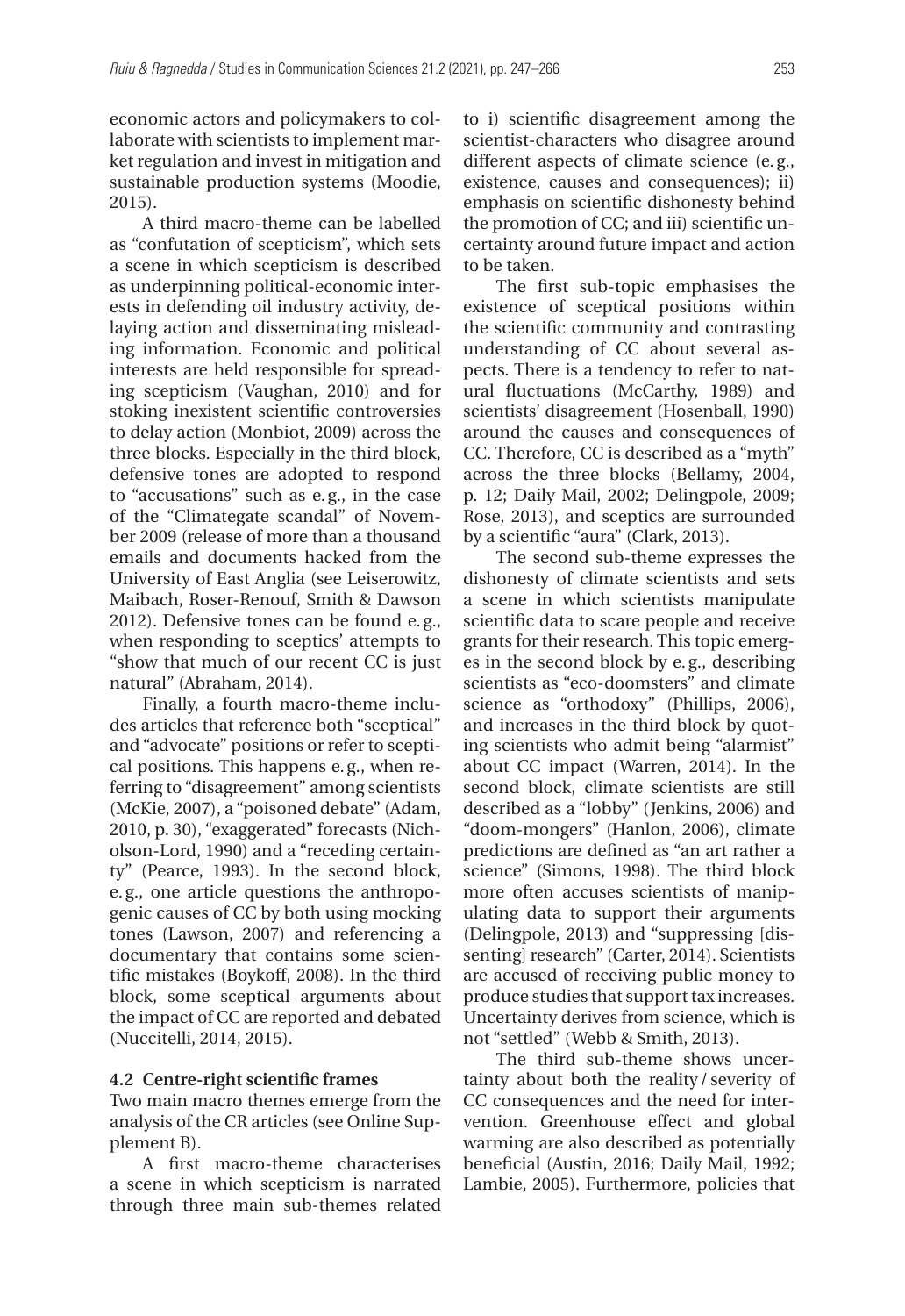are based on "figures [that are not even] halfway believable" (Booker, 2009, p. 16; Webster, 2013) will cause economic damage. By contrast, CC may produce benefits for other characters of the narratives such as wine producers (Derbyshire, 2007), food producers (Beall, 2016; Prigg, 2014), producers of medical plants (Daily Mail, 1992) and the tourist sector (Batchelor, 2015; Graham, 2013).

A second macro-theme shows consensus / instrumental consensus. While some articles focus on scientific consensus around several aspects of CC, in other cases the consensus is "accepted" under certain conditions. These include the discussion of causes / consequences that are described as real (and sometimes catastrophic) if located in faraway places / scenes and distant in time, and the impossibility of tackling the problem.

A first sub-theme shows the use of "instrumental consensus". In this case, CC consequences mainly affect nature/animals (Austin, 2016; Smith, 2001) or result from natural processes (Daily Mail, 1994). These articles also locate the problem in an abstract future (Simons, 1997) that will affect the "world's poor" (Clover, 2007). In the second block, CC is often represented as real, but alarmist tones (e.g., "impacts of CC will be devastating", Winter, 2004) emphasise the impossibility of acting. In the third block, a mixture of tones that range from extremely dramatic to reductive can be simultaneously found. In some cases, consensus might concern some aspects of CC, but scientific findings are described as controversial and uncertain (Collins, 2013). Examples of this tendency are expressions such as "it is possible this can be related" (McCarthy, 1992b), "before they can make more accurate predictions" (Roy, 1989) and "some scientists believe" (McCarthy, 1992a). Moreover, even when scientific consensus emerges, the lack of cooperation of some international political actors transmits a message that it is difficult to act (Radulova, 2014; Stone, 2011; Thornhill, 2013).

The second use of consensus includes a genuine recognition of the existence of CC and its related negative consequences.

The need for intervention is emphasised, especially when supporting specific energy production systems (Hardy, 2004; Leake, 2005) and discussing market mechanisms (Pearce, 1990; Stone, 2011) and technological progress as potential solutions (Highfield, 2004; Searjeant, 2005; Spencer, 2014).

### **5 Discussion and conclusions**

Different uses of scientific frames that shape specific narratives can be identified in relation to the political orientation of newspapers. Both groups of newspapers represent either consensus or scientific disagreement but in a different way. This is directly connected to the research questions of this paper related to the identification of a potential evolution of themes associated with the use of scientific frames. The exploration of themes enabled us to understand the scene and identify the characters, plot and potential actions associated with two different narratives characterised by specific political orientation, which are in turn backed up by the use of science/ scientists.

Alongside some constant macro-traits, an evolution of both narratives can be observed, which for the CL increasingly embraces scientific certainty, whereas for the CR scientific confusion.

Across the three blocks, the CL supports a plot based on scientific consensus. Science tends to be used to frame a narrative that supports the existence, severity and need to act against CC. Previous studies (Lineman, Do, Kim, & Joo 2015; Manzo, 2012) found that the adoption of positive messages and language enhances both public trust in scientists and support for CC policies (Feldman, Myers, Hmielowski, & Leiserowitz 2014; Hmielowski & Nisbet, 2016; Nisbet, Cooper, & Garrett, 2015). Accordingly, CL newspapers channel positive messages to invoke intervention and conceive scientists as political /economic advisors. However, especially in the third block, "defensive tones" are often adopted to defend the rigours of science against sceptics' accusations. Scientific findings are also used to support a "morality" relat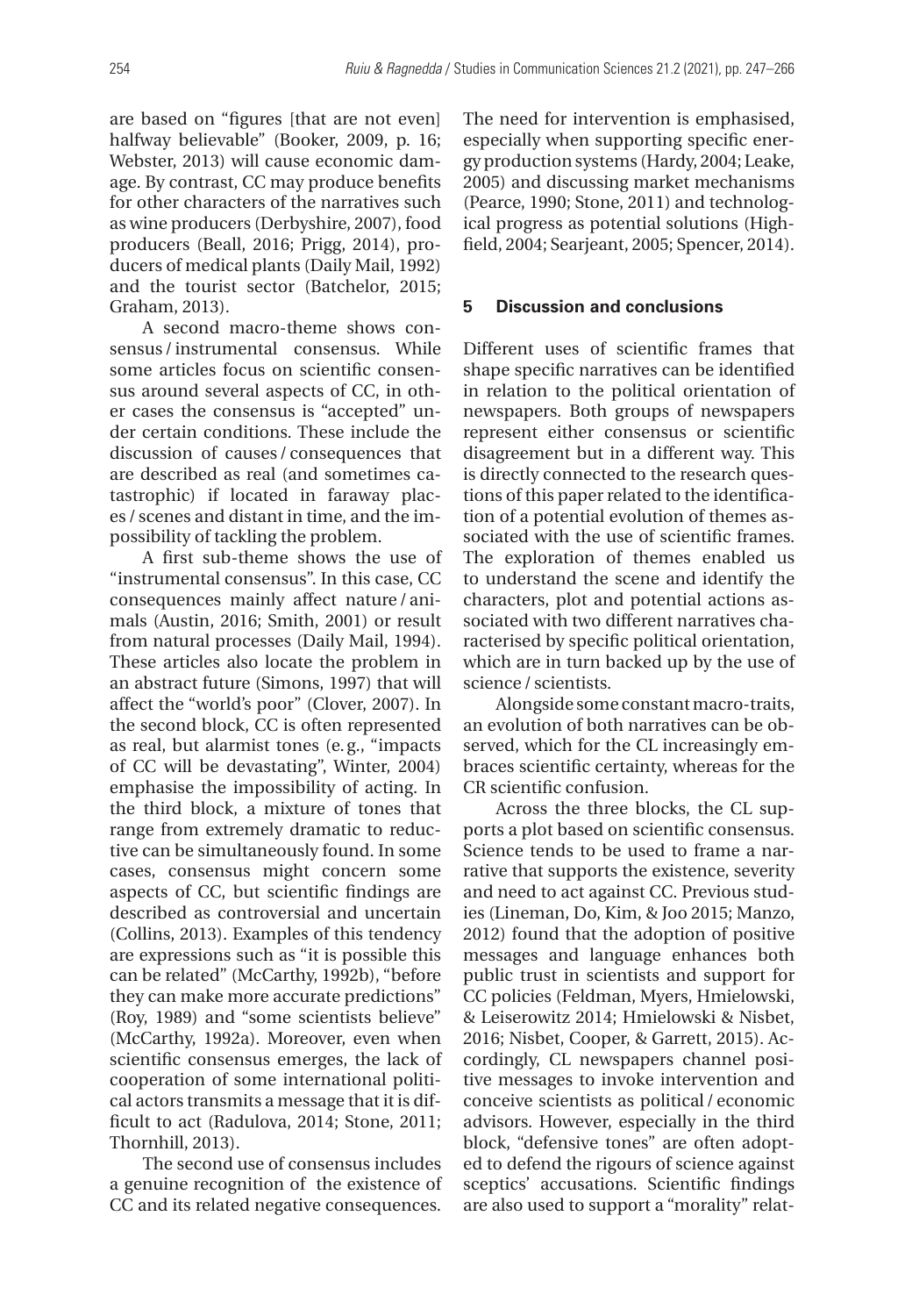ed to climate "(in)justice", inequalities and duty to act to protect the environment and living being's existence.

In contrast, the CR newspapers often adopt scientific characters in their narrative who lack expertise in climate science (Dunlap & McCright, 2010; Mulvey & Shulman, 2015) and scientific language to either deny or question several aspects of the phenomenon. Some spokespersons, such as e.g., Philippe Stott (2003; Daily Mail, 2002; Matthews, 2003), are used to criticise policy intervention (Searjeant, 2004). In addition to questioning the scientific predictions about the effects of CC (Carter, 2014; Carpenter, 2011; Delingpole, 2011), the focus often shifts towards the economic impact of climate policies (Pearce, 1990; Stone, 2011) and the political nature of climate debate (Matthews, 2000; Radford, 2009). Starting from the second block, the scientific consensus increases, but the styles and arguments adopted suggest that scientific consensus can be used instrumentally. The combination of narratives that describe CC as out of human control and simultaneously refer to scientific uncertainty about the reality or the severity of these consequences, plus the description of consequences as potentially beneficial, contribute towards creating a confusing image. Scientific frames are also associated with damage to the natural environment and people who live in "faraway" places and thus are "invisible" (Ungar, 1995, 2001). Furthermore, the preference of CR newspapers for attributing responsibility to international commitments shifts the problem to a global arena (Ford & King, 2015; Moser, 2014; Takahashi & Meisner, 2013). This, in turn, further contributes towards creating an abstract image of a "faraway" problem. Therefore, the adoption of a "flood myth" style (von Burg, 2012), combined with the idea of the impossibility of acting, increases confusion. This is confirmed when the "status-quo" is explicitly and implicitly supported by using "uncertainty" to justify inaction on CC. The use of a scientific frame to support a narrative based on uncertainty about several aspects of CC might be interpreted in the light of a neoliberal press culture that

is based on conflictual instances between political and scientific characters. This has been attributed to their focus on their own agenda rather than on public matters (Phelan, 2014). CC has been interpreted as a mediating topic that generates forms of reciprocal dependency between different spheres of society (in particular, politics, science, and mass media) (Rhomberg, 2010). Further, scientific framing of climate news also sets a "politicised" scene in which sceptics and advocates contend the meaning of climate change. Therefore, even when the main characters of such narratives are represented by scientists, their actions and messages tend to assume politicised meanings, which in turn reflect the conflicts of a neoliberal scene (Phelan, 2014). The uncertainty related to scientific findings and action needed in terms of policies tends to be exacerbated by the newspapers, which tend to distinguish those scientists who believe that CC is happening and will have significant consequences (CL), and those who are sceptic (CR) (Boykoff, 2013; Rahmstorf, 2012). However, this minority of sceptical scientists have been frequently found to be supported by oil corporations (Levy & Rothenberg, 1999). While uncertainty is intrinsic to scientific models based on multiple different potential inputs used to predict future scenarios, and it is usually interpreted as a driver of progress (Corner, Whitmarsh, & Xenias, 2012), Dunlap and McCright (2010; pp. 240–259) refer to a "manufacturing uncertainty" used to overshadow the need for environmental regulation.

These findings expand the literature on how media frames can become a vehicle of either support to climate science or sceptical perspectives that cast doubts around the need for policy action. In other words, the analysis demonstrates the existence of different narratives that might influence or reinforce the opinions of newspapers' readers, whose support is fundamental for policymaking. It should be also acknowledged that the literature on frames adopted by the media produced controversial results (Fahy, 2017). Some studies identified an evolution from a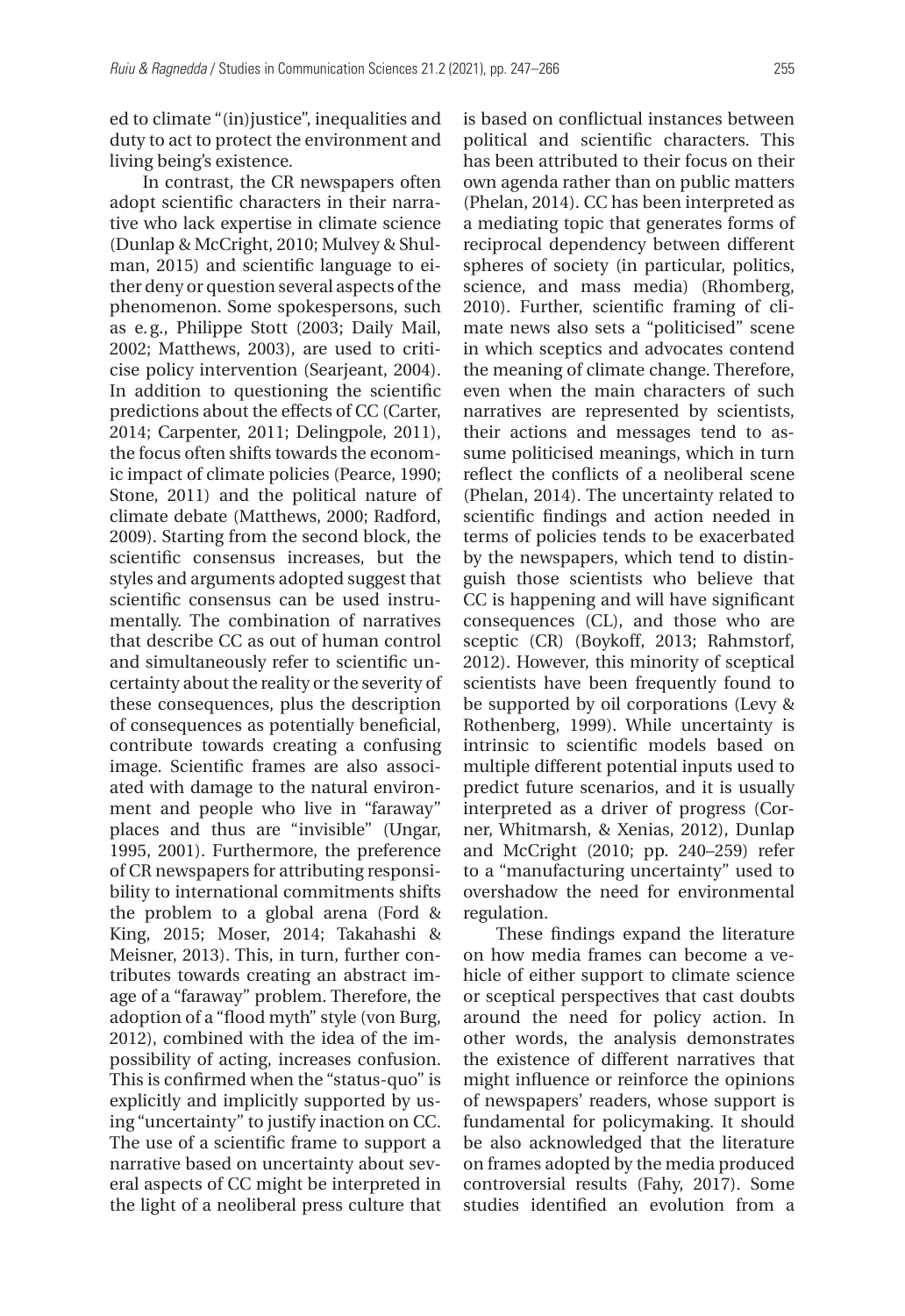starting phase characterised by a "(false) balance" around the scientific consensus on CC (Boykoff & Boykoff, 2004, p. 128), moving towards a disappearance over time in both the US and UK (Boykoff, 2007). By contrast, some other studies (e.g., Painter & Gavin, 2015) highlighted a persistence of sceptical sources in the English context. However, these contradictory results might also be explained in the light of a shift of attention from reporting scientific conflicts around the causes towards the consequences of climate change and the action needed (Ruiu, 2021).

Science-driven changes might be challenging for governments and economies dependent upon fossil fuel resources (Dunlap & Jacques, 2013; van Rensburg & Head, 2017). The literature shows how the carbon-dependent "status quo" is promoted by the oil lobbies by creating *ad hoc* think tanks that channel their messages (by employing "unqualified scientists") through the mass media (McCright & Dunlap, 2003; Moser, 2010) or responding to them to protect their own interests (Bacon & Nash, 2012). Framing CC means combining multiple journalistic, public, scientific and political interpretations. For example, for the CL, Dominic Lawson (son of Nigel Lawson, a British conservative politician and journalist who founded the The Global Warming Policy Foundation, conservative think tank) criticises climate science and policy choices on CC (see e.g., Lawson, 2006, 2007, 2008). This suggests that, especially in the context of CC, editors, journalists and reporters unconsciously or consciously frame their narratives based on "interiorised" routines, which might also lead to inaccurately interpret the evolution of a phenomenon. Considering these individual interpretations in the context of the identified macro-tendencies, news workers might "interiorise" a routine in their work by combining and negotiating external pressure and their own perspectives (Berglez, 2011). However, it is not possible to speculate on newsroom mechanisms at this stage. This opens new questions for further investigation of the interplay be-

tween external pressures, journalists' personal opinions, and knowledge about CC.

The role of narratives in influencing social life and mobilisation of people/ resources has been recognised by the literature (see e.g., Bruner, 1991; Dahlstrom, 2010; Smith, 2010). Moreover, collective narratives tend to be influenced by news media, which tend to identify intentions, victims, villains, and heroes (Boholm, 2015). These findings further support studies showing that framing CC by using science to emphasise specific aspects, or by contrast neglect /discredit some others, promotes the existence of "good" and "bad" science. Accordingly, the differences between the two groups suggest that political orientation plays a role in supporting scientific consensus around CC.

Generalising these results to the four nations of the UK and covering the nuances in media framings, such as national-regional dimensions, is limited. Moreover, this study tried to provide a comprehensive picture of UK newspapers reporting by including both news and editorials (Boykoff, 2007; Boykoff & Mansfield, 2008). However, the study did not distinguish between the two types of articles and distinctive characteristics in terms of framing and narratives cannot be derived at this stage.

#### **Conflict of interest**

The authors declare no conflict of interests.

#### **Supplementary Material**

Supplementary material for this article is available online in the format provided by the authors (unedited).

[https://www.hope.uzh.ch/scoms/article/](https://www.hope.uzh.ch/scoms/article/view/j.scoms.2021.02.004) [view/j.scoms.2021.02.004](https://www.hope.uzh.ch/scoms/article/view/j.scoms.2021.02.004)

### **References**

Abraham, J. (2014, April 24). Wave goodbye to the stadium wave – global warming still caused by humans. *The Guardian*.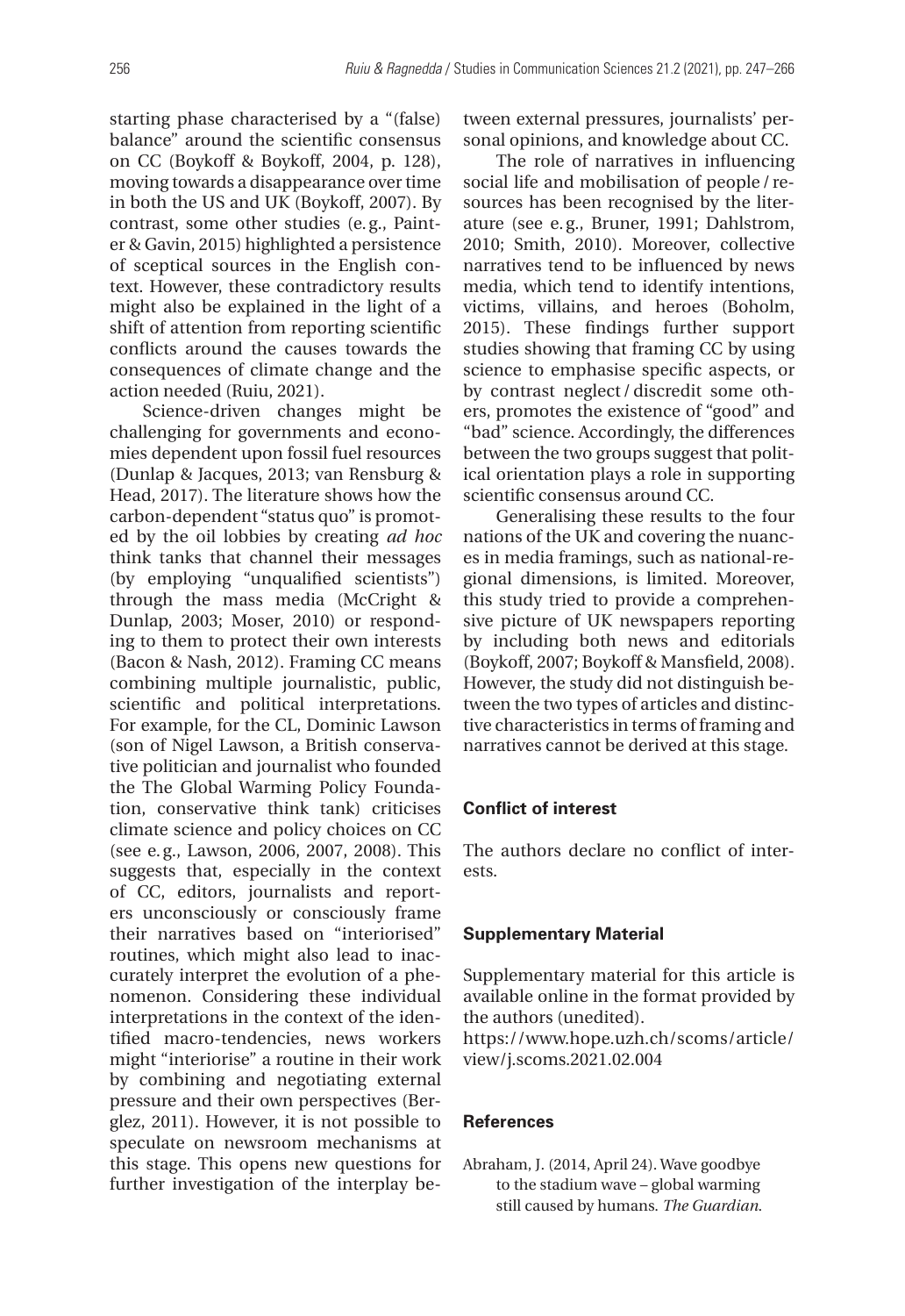Retrieved from [https://www.theguardian.](https://www.theguardian.com/environment/climate-consensus-97-per-cent/2014/apr/24/global-warming-human-caused-not-stadium-wave) [com/environment/climate-consensus-97](https://www.theguardian.com/environment/climate-consensus-97-per-cent/2014/apr/24/global-warming-human-caused-not-stadium-wave)[per-cent/2014/apr/24/global-warming](https://www.theguardian.com/environment/climate-consensus-97-per-cent/2014/apr/24/global-warming-human-caused-not-stadium-wave)[human-caused-not-stadium-wave](https://www.theguardian.com/environment/climate-consensus-97-per-cent/2014/apr/24/global-warming-human-caused-not-stadium-wave)

- Abraham, J. (2016, August 3). New research shows penguins will suffer in a warming world. *The Guardian*. Retrieved from [https://www.theguardian.com/](https://www.theguardian.com/environment/climate-consensus-97-per-cent/2016/aug/03/new-research-shows-penguins-will-suffer-in-a-warming-world) [environment/climate-consensus-97-per](https://www.theguardian.com/environment/climate-consensus-97-per-cent/2016/aug/03/new-research-shows-penguins-will-suffer-in-a-warming-world)[cent/2016/aug/03/new-research-shows](https://www.theguardian.com/environment/climate-consensus-97-per-cent/2016/aug/03/new-research-shows-penguins-will-suffer-in-a-warming-world)[penguins-will-suffer-in-a-warming-world](https://www.theguardian.com/environment/climate-consensus-97-per-cent/2016/aug/03/new-research-shows-penguins-will-suffer-in-a-warming-world)
- Adam, D. (2010, April 23). Climate change scientist sues over online articles. *The Guardian*, p. 30.
- Akerlof, K., Rowan, K. E., Fitzgerald, D., & Cedeno, A. Y. (2012). Communication of climate projections in US media amid politicization of model science. *Nature Climate Change*, *2*(9), 648–654. [https://](https://doi.org/10.1038/nclimate1542) [doi.org/10.1038/nclimate1542](https://doi.org/10.1038/nclimate1542)
- Altheide, D. L., & Snow, R. P. (1988). Toward a theory of mediation sage. In J. A. Anderson (Ed.), *Communication Yearbook 11* (pp. 194–223). Beverly Hills, CA: Sage.
- Anderson, A. (1997). *Media, culture, and the environment*. New Brunswick, Canada: Rutgers University Press.
- Arnold, A. (2018). *Climate change and storytelling*. Cham, Switzerland: Palgrave. [https://](https://doi.org/10.1007/978-3-319-69383-5) [doi.org/10.1007/978-3-319-69383-5](https://doi.org/10.1007/978-3-319-69383-5)
- Ashdown, P. (2012, December 5). Fighting climate change is moral, vital, and in our own interests. *The Independent*. Retrieved from [https://www.independent.co.uk/](https://www.independent.co.uk/voices/comment/un-climate-conference-fighting-climate-change-moral-vital-and-our-own-interests-8386549.html) [voices/comment/un-climate-conference](https://www.independent.co.uk/voices/comment/un-climate-conference-fighting-climate-change-moral-vital-and-our-own-interests-8386549.html)[fighting-climate-change-moral-vital-and](https://www.independent.co.uk/voices/comment/un-climate-conference-fighting-climate-change-moral-vital-and-our-own-interests-8386549.html)[our-own-interests-8386549.html](https://www.independent.co.uk/voices/comment/un-climate-conference-fighting-climate-change-moral-vital-and-our-own-interests-8386549.html)
- Associated Press (2016, March 4). There was NO pause in global warming. *Daily Mail*. Retrieved from [http://www.dailymail.co.uk/](http://www.dailymail.co.uk/sciencetech/article-3477299/Revamped-satellite-data-shows-no-pause-global-warming.html) [sciencetech/article-3477299/Revamped](http://www.dailymail.co.uk/sciencetech/article-3477299/Revamped-satellite-data-shows-no-pause-global-warming.html)[satellite-data-shows-no-pause-global](http://www.dailymail.co.uk/sciencetech/article-3477299/Revamped-satellite-data-shows-no-pause-global-warming.html)[warming.html](http://www.dailymail.co.uk/sciencetech/article-3477299/Revamped-satellite-data-shows-no-pause-global-warming.html)
- Aukes, E. J., Bontje, L. E., & Slinger, J. H. (2020). Narrative and frame analysis: Disentangling and refining two close relatives by means of a large infrastructural technology case. *Forum: Qualitative Social Research, 21*(2). [http://dx.doi.org/10.17169/](http://dx.doi.org/10.17169/fqs-21.2.3422) [fqs-21.2.3422](http://dx.doi.org/10.17169/fqs-21.2.3422)
- Austin, J. (2016, February 9). Melting ice caps could enrich ocean life and even slow climate change. *The Express*. Retrieved

from [https://www.express.co.uk/news/](https://www.express.co.uk/news/science/642590/SHOCK-STUDY-Melting-ice-caps-could-enrich-ocean-life-and-even-SLOW-climate-change) [science/642590/SHOCK-STUDY-Melting](https://www.express.co.uk/news/science/642590/SHOCK-STUDY-Melting-ice-caps-could-enrich-ocean-life-and-even-SLOW-climate-change)[ice-caps-could-enrich-ocean-life-and](https://www.express.co.uk/news/science/642590/SHOCK-STUDY-Melting-ice-caps-could-enrich-ocean-life-and-even-SLOW-climate-change)[even-SLOW-climate-change](https://www.express.co.uk/news/science/642590/SHOCK-STUDY-Melting-ice-caps-could-enrich-ocean-life-and-even-SLOW-climate-change)

- Avery, D. (1999, May 15). Welcome to the Garden of Eden. *The Guardian*. Retrieved from [https://www.theguardian.com/](https://www.theguardian.com/books/1999/may/15/books.guardianreview3) [books/1999/may/15/books.guardianre](https://www.theguardian.com/books/1999/may/15/books.guardianreview3)[view3](https://www.theguardian.com/books/1999/may/15/books.guardianreview3)
- Bacon, W., & Nash, C. (2012). Playing the media game. The relative (in)visibility of coal industry interests in media reporting of coal as a climate change issue in Australia. *Journalism Studies, 13*(2), 243–258. [https://](https://doi.org/10.1080/1461670X.2011.646401) [doi.org/10.1080/1461670X.2011.646401](https://doi.org/10.1080/1461670X.2011.646401)
- Batchelor, T. (2015, August 14). Climate change will "stop Britons holidaying in the Med", says shock new EU warning. *The Express*. Retrieved from [https://www.express.](https://www.express.co.uk/news/uk/598179/Climate-change-holidays-Spain-Portugal-EU-report) [co.uk/news/uk/598179/Climate-change](https://www.express.co.uk/news/uk/598179/Climate-change-holidays-Spain-Portugal-EU-report)[holidays-Spain-Portugal-EU-report](https://www.express.co.uk/news/uk/598179/Climate-change-holidays-Spain-Portugal-EU-report)
- Beall, A. (2016, April 18). Could climate change lead to more food? *Daily Mail*. Retrieved from [https://www.dailymail.co.uk/](https://www.dailymail.co.uk/sciencetech/article-3546151/Could-climate-change-lead-food-Increased-carbon-dioxide-help-wheat-rice-soybeans-grow-efficiently.html) [sciencetech/article-3546151/Could-cli](https://www.dailymail.co.uk/sciencetech/article-3546151/Could-climate-change-lead-food-Increased-carbon-dioxide-help-wheat-rice-soybeans-grow-efficiently.html)[mate-change-lead-food-Increased-car](https://www.dailymail.co.uk/sciencetech/article-3546151/Could-climate-change-lead-food-Increased-carbon-dioxide-help-wheat-rice-soybeans-grow-efficiently.html)[bon-dioxide-help-wheat-rice-soybeans](https://www.dailymail.co.uk/sciencetech/article-3546151/Could-climate-change-lead-food-Increased-carbon-dioxide-help-wheat-rice-soybeans-grow-efficiently.html)[grow-efficiently.html](https://www.dailymail.co.uk/sciencetech/article-3546151/Could-climate-change-lead-food-Increased-carbon-dioxide-help-wheat-rice-soybeans-grow-efficiently.html)
- Bell, A. (1994). Media (mis)communication on the science of climate change. *Public Understanding of Science*, *3*(3), 259–275. [https://doi.org/10.1088/0963-](https://doi.org/10.1088/0963-6625/3/3/002)[6625/3/3/002](https://doi.org/10.1088/0963-6625/3/3/002)
- Bellamy, D. (2004, July 9). Global warming? What a load of poppycock! *Daily Mail*, p. 12.
- Berglez, P. (2011). Inside, outside, and beyond media logic: Journalistic creativity in climate reporting. *Media, Culture & Society, 33*(3), 449–465. [https://doi.](https://doi.org/10.1177/0163443710394903) [org/10.1177/0163443710394903](https://doi.org/10.1177/0163443710394903)
- Bishop, R. (2001). The pursuit of perfection: A narrative analysis of how women's magazines cover eating disorders. *The Howard Journal of Communications*, *12*(4), 221–240. [https://doi.](https://doi.org/10.1080/106461701753287732) [org/10.1080/106461701753287732](https://doi.org/10.1080/106461701753287732)
- Boholm, A. (2015). *Anthropology and risk*. London, UK: Routledge/Taylor & Francis Group.
- Booker, C. (2009, February 22). Climate change rhetoric spirals out of control. *The Sunday Telegraph*, p. 16.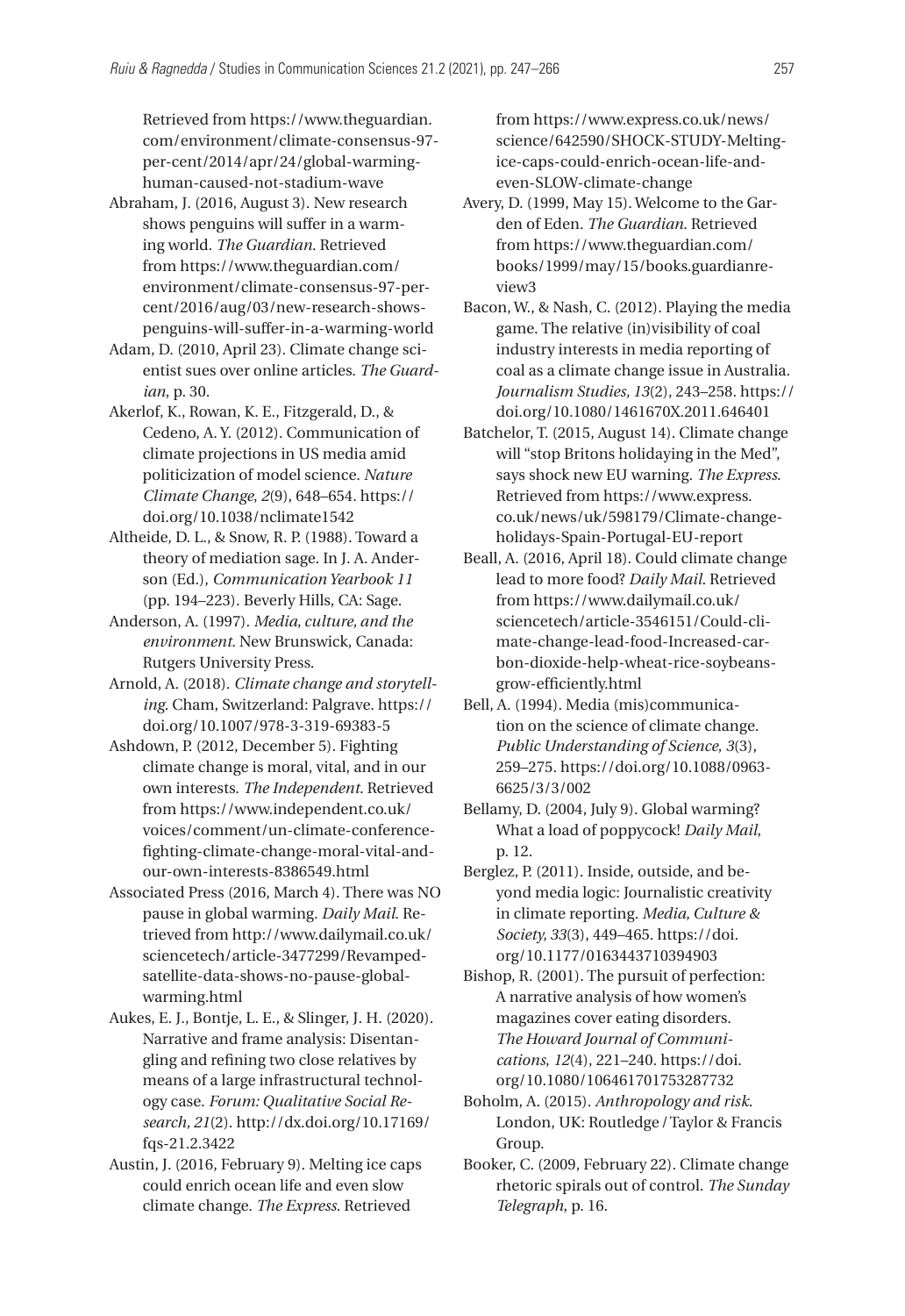- Boykoff, M. T. (2007). Flogging a dead norm? Newspaper coverage of anthropogenic climate change in the United States and United Kingdom from 2003 to 2006. *Area, 39*(4), 470–481. [https://doi.org/10.1111/](https://doi.org/10.1111/j.1475-4762.2007.00769.x) [j.1475-4762.2007.00769.x](https://doi.org/10.1111/j.1475-4762.2007.00769.x)
- Boykoff, M. T. (2008). The real swindle. *Nature Climate Change*, *1*, 31–32. [https://doi.](https://doi.org/10.1038/climate.2008.14) [org/10.1038/climate.2008.14](https://doi.org/10.1038/climate.2008.14)
- Boykoff, M. T. (2009). We speak for the trees: Media reporting on the environment. *Annual Review of Environment and Resources*, *34*(1), 431–457. [https://doi.org/10.1146/](https://doi.org/10.1146/annurev.environ.051308.084254) [annurev.environ.051308.084254](https://doi.org/10.1146/annurev.environ.051308.084254)
- Boykoff, M. T. (2013). Public enemy No. 1? Understanding media representations of outlier views on climate change. *American Behavioral Scientist, 57*(6), 796–817. [https://](https://doi.org/10.1177/0002764213476846) [doi.org/10.1177/0002764213476846](https://doi.org/10.1177/0002764213476846)
- Boykoff, M. T. (2014). Media discourse on the climate slowdown. *Nature Climate Change, 4*, 156–158. [https://doi.org/10.1038/ncli](https://doi.org/10.1038/nclimate2156)[mate2156](https://doi.org/10.1038/nclimate2156)
- Boykoff, M. T., & Boykoff, J. M. (2004). Balance as bias: Global warming and the US prestige press. *Global Environmental Change, 14*(2), 125–136. [https://doi.org/10.1016/j.](https://doi.org/10.1016/j.gloenvcha.2003.10.001) [gloenvcha.2003.10.001](https://doi.org/10.1016/j.gloenvcha.2003.10.001)
- Boykoff, M. T., & Mansfield, M. (2008). "Ye olde hot aire": Reporting on human contributions to climate change in the UK tabloid press. *Environmental Research Letters, 3*(2), 1–8. [https://doi.org/10.1088/1748-](https://doi.org/10.1088/1748-9326/3/2/024002)[9326/3/2/024002](https://doi.org/10.1088/1748-9326/3/2/024002)
- Brockes, E., & Borger, J. (2001, July 26). Tiger trap. *The Guardian*. Retrieved from [https://www.theguardian.com/environ](https://www.theguardian.com/environment/2001/jul/26/climatechange.physicalsciences)[ment/2001/jul/26/climatechange.physi](https://www.theguardian.com/environment/2001/jul/26/climatechange.physicalsciences)[calsciences](https://www.theguardian.com/environment/2001/jul/26/climatechange.physicalsciences)
- Brown, A. (2012, August 21). If we are to cope with climate change we need a new moral order. *The Guardian*. Retrieved from [https://www.theguardian.com/commen](https://www.theguardian.com/commentisfree/andrewbrown/2012/aug/21/confront-climate-change-moral)[tisfree/andrewbrown/2012/aug/21/con](https://www.theguardian.com/commentisfree/andrewbrown/2012/aug/21/confront-climate-change-moral)[front-climate-change-moral](https://www.theguardian.com/commentisfree/andrewbrown/2012/aug/21/confront-climate-change-moral)
- Brown, P. (1995, December 5). Rising sea levels, drought and the spread of disease are just some of the threats from global warming. *The Guardian*, p. 10.
- Brown, P. (2000, November 2). Europe told there is no choice but to adapt. *The Guardian*, p. 6.

Brown, P., & Vidal, J. (1997, October 29). Who killed Kyoto? *The Guardian*, p. 4.

- Brüggemann, M. (2014). Between frame setting and frame sending: How journalists contribute to news frames. *Communication Theory, 24*(1), 61–82. [https://doi.](https://doi.org/10.1111/comt.12027) [org/10.1111/comt.12027](https://doi.org/10.1111/comt.12027)
- Bruner, J. (1991). The narrative construction of reality. *Critical Inquiry, 18*(1), 1–21.
- Cappella, J. N., & Jamieson, K. H. (1997). *Spiral of cynicism: The press and the public good*. New York, NY: Oxford University Press.
- Carpenter, J. (2011, November 1). Is global warming over? *The Express*, p. 28.
- Carrell, S. (2012, April 6). Nasa scientist: Climate change is a moral issue on a par with slavery. *The Guardian*. Retrieved from [https://www.theguardian.com/environ](https://www.theguardian.com/environment/2012/apr/06/nasa-scientist-climate-change)[ment/2012/apr/06/nasa-scientist-cli](https://www.theguardian.com/environment/2012/apr/06/nasa-scientist-climate-change)[mate-change](https://www.theguardian.com/environment/2012/apr/06/nasa-scientist-climate-change)
- Carter, C. (2014, May 16). Global warming research suppressed due to intolerance of scepticism, claims scientist. *The Daily Telegraph*. Retrieved from [https://www.](https://www.telegraph.co.uk/news/earth/environment/climatechange/10835291/Scientists-accused-of-suppressing-research-because-of-climate-sceptic-argument.html) [telegraph.co.uk/news/earth/environ](https://www.telegraph.co.uk/news/earth/environment/climatechange/10835291/Scientists-accused-of-suppressing-research-because-of-climate-sceptic-argument.html)[ment/climatechange/10835291/Scien](https://www.telegraph.co.uk/news/earth/environment/climatechange/10835291/Scientists-accused-of-suppressing-research-because-of-climate-sceptic-argument.html)[tists-accused-of-suppressing-research-be](https://www.telegraph.co.uk/news/earth/environment/climatechange/10835291/Scientists-accused-of-suppressing-research-because-of-climate-sceptic-argument.html)[cause-of-climate-sceptic-argument.html](https://www.telegraph.co.uk/news/earth/environment/climatechange/10835291/Scientists-accused-of-suppressing-research-because-of-climate-sceptic-argument.html)
- Carvalho, A. (2005). Representing the politics of the greenhouse effect. *Critical Discourse Studies, 2*(1), 1–29. [https://doi.](https://doi.org/10.1080/17405900500052143) [org/10.1080/17405900500052143](https://doi.org/10.1080/17405900500052143)
- Carvalho, A. (2007). Ideological cultures and media discourses on scientific knowledge: Re-reading news on climate change. *Public Understanding of Science, 16*(2), 223–243. [https://doi.](https://doi.org/10.1177/0963662506066775) [org/10.1177/0963662506066775](https://doi.org/10.1177/0963662506066775)
- Chong, D., & Druckman, J. N. (2007). Framing theory. *Annual Review of Political Science, 10*, 103–126. [https://doi.org/10.1146/an](https://doi.org/10.1146/annurev.polisci.10.072805.103054)[nurev.polisci.10.072805.103054](https://doi.org/10.1146/annurev.polisci.10.072805.103054)
- Clark, R. (2005, January 2). Disasters don't kill people: Poverty does. *The Sunday Telegraph*, p. 23.
- Clark, R. (2013, September 21). Global warming lobby has got it completely wrong. *The Express*. Retrieved from [https://www.](https://www.express.co.uk/comment/expresscomment/431081/Global-warming-lobbyhas-got-it-completely-wrong) [express.co.uk/comment/expresscom](https://www.express.co.uk/comment/expresscomment/431081/Global-warming-lobbyhas-got-it-completely-wrong)[ment/431081/Global-warming-lobby](https://www.express.co.uk/comment/expresscomment/431081/Global-warming-lobbyhas-got-it-completely-wrong)[has-got-it-completely-wrong](https://www.express.co.uk/comment/expresscomment/431081/Global-warming-lobbyhas-got-it-completely-wrong)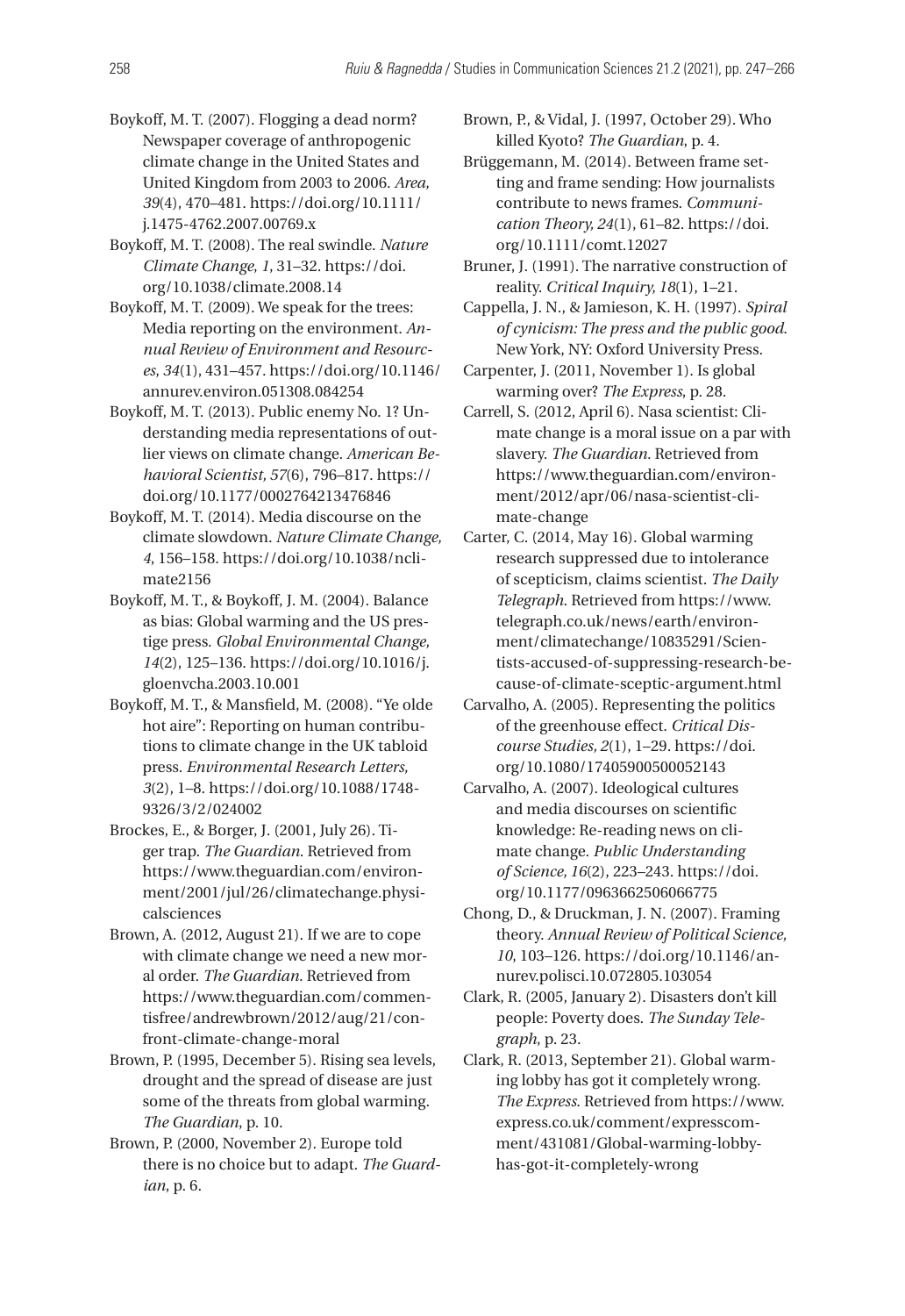Clover, C. (2007, April 6). Climate change "will put a third of all species at risk". *The Daily Telegraph*, p. 10.

Collins, N. (2004, November 22). Global warming can be bad or good. *The Daily Telegraph*, p 20.

- Collins, N. (2013, September 27). Environmentalists guide to climate change. *The Daily Telegraph*. Retrieved from [https://](https://www.telegraph.co.uk/news/earth/environment/climatechange/10338617/Climate-change-report-environmentalists-guide-to-climate-change.html) [www.telegraph.co.uk/news/earth/en](https://www.telegraph.co.uk/news/earth/environment/climatechange/10338617/Climate-change-report-environmentalists-guide-to-climate-change.html)[vironment/climatechange/10338617/](https://www.telegraph.co.uk/news/earth/environment/climatechange/10338617/Climate-change-report-environmentalists-guide-to-climate-change.html) [Climate-change-report-environmental](https://www.telegraph.co.uk/news/earth/environment/climatechange/10338617/Climate-change-report-environmentalists-guide-to-climate-change.html)[ists-guide-to-climate-change.html](https://www.telegraph.co.uk/news/earth/environment/climatechange/10338617/Climate-change-report-environmentalists-guide-to-climate-change.html)
- Connor, S. (2006, February 5). James Lovelock: "The lush, comfortable world we are used to is going rapidly". *The Independent on Sunday*. Retrieved from [https://www.](https://www.independent.co.uk/news/people/profiles/james-lovelock-the-lush-comfortable-world-we-are-used-to-is-going-rapidly-343237.html) [independent.co.uk/news/people/profiles/](https://www.independent.co.uk/news/people/profiles/james-lovelock-the-lush-comfortable-world-we-are-used-to-is-going-rapidly-343237.html) [james-lovelock-the-lush-comfortable](https://www.independent.co.uk/news/people/profiles/james-lovelock-the-lush-comfortable-world-we-are-used-to-is-going-rapidly-343237.html)[world-we-are-used-to-is-going-rapid](https://www.independent.co.uk/news/people/profiles/james-lovelock-the-lush-comfortable-world-we-are-used-to-is-going-rapidly-343237.html)[ly-343237.html](https://www.independent.co.uk/news/people/profiles/james-lovelock-the-lush-comfortable-world-we-are-used-to-is-going-rapidly-343237.html)
- Connor, S. (2007, January 18). Hawking warns: We must recognise the catastrophic dangers of climate change. *The Independent*. Retrieved from [https://www.independent.](https://www.independent.co.uk/environment/climate-change/hawking-warns-we-must-recognise-the-catastrophic-dangers-of-climate-change-6229043.html) [co.uk/environment/climate-change/](https://www.independent.co.uk/environment/climate-change/hawking-warns-we-must-recognise-the-catastrophic-dangers-of-climate-change-6229043.html) [hawking-warns-we-must-recognise](https://www.independent.co.uk/environment/climate-change/hawking-warns-we-must-recognise-the-catastrophic-dangers-of-climate-change-6229043.html)[the-catastrophic-dangers-of-climate](https://www.independent.co.uk/environment/climate-change/hawking-warns-we-must-recognise-the-catastrophic-dangers-of-climate-change-6229043.html)[change-6229043.html](https://www.independent.co.uk/environment/climate-change/hawking-warns-we-must-recognise-the-catastrophic-dangers-of-climate-change-6229043.html)
- Connor, S. (2013, November 18). Global warming proponents and sceptics agree on one point: Study into myth of "pause" merits more research. *The Independent*. Retrieved from [https://www.independent.co.uk/](https://www.independent.co.uk/climate-change/news/global-warming-proponents-and-sceptics-agree-on-one-point-study-into-myth-of-pause-merits-more-research-8947522.html) [climate-change/news/global-warming](https://www.independent.co.uk/climate-change/news/global-warming-proponents-and-sceptics-agree-on-one-point-study-into-myth-of-pause-merits-more-research-8947522.html)[proponents-and-sceptics-agree-on-one](https://www.independent.co.uk/climate-change/news/global-warming-proponents-and-sceptics-agree-on-one-point-study-into-myth-of-pause-merits-more-research-8947522.html)[point-study-into-myth-of-pause-merits](https://www.independent.co.uk/climate-change/news/global-warming-proponents-and-sceptics-agree-on-one-point-study-into-myth-of-pause-merits-more-research-8947522.html)[more-research-8947522.html](https://www.independent.co.uk/climate-change/news/global-warming-proponents-and-sceptics-agree-on-one-point-study-into-myth-of-pause-merits-more-research-8947522.html)
- Connor, S. (2014, December 4). Global warming set to make 2014 the hottest year ever. *The Independent*, p. 11.
- Connor, S. (2016, March 14). February was hottest month on record as "exceptional" Nasa figures show global warming surge. *The Independent*. Retrieved from [https://](https://www.independent.co.uk/environment/climate-change-global-warming-nasa-february-hottest-month-on-record-a6930981.html) [www.independent.co.uk/environment/cli](https://www.independent.co.uk/environment/climate-change-global-warming-nasa-february-hottest-month-on-record-a6930981.html)[mate-change-global-warming-nasa-feb](https://www.independent.co.uk/environment/climate-change-global-warming-nasa-february-hottest-month-on-record-a6930981.html)[ruary-hottest-month-on-record-a6930981.](https://www.independent.co.uk/environment/climate-change-global-warming-nasa-february-hottest-month-on-record-a6930981.html) [html](https://www.independent.co.uk/environment/climate-change-global-warming-nasa-february-hottest-month-on-record-a6930981.html)
- Corner, A., & Groves, C. (2014). Breaking the climate change communication deadlock. *Nature Climate Change, 4*, 743–745. <https://doi.org/10.1038/nclimate2348>
- Corner, A., Whitmarsh, L., & Xenias, D. (2012). Uncertainty, scepticism and attitudes towards climate change: Biased assimilation and attitude polarisation. *Climatic Change*, *114*(3–4), 463–478. [https://doi.](https://doi.org/10.1007/s10584-012-0424-6) [org/10.1007/s10584-012-0424-6](https://doi.org/10.1007/s10584-012-0424-6)
- Dahlstrom, M. F. (2010). The role of causality in information acceptance in narratives: An example from science communication. *Communication Research, 37*(6), 857–875. [https://doi.](https://doi.org/10.1177/0093650210362683) [org/10.1177/0093650210362683](https://doi.org/10.1177/0093650210362683)
- Daily Mail. (1992, June 9). Greenhouse effect that could provide a cure. *Daily Mail*, p. 99.
- Daily Mail. (1994, September 12). Could the Greens have got it wrong? *Daily Mail*, p. 24.
- Daily Mail. (2002, February 25). This global warming myth. *Daily Mail*, p. 22.
- Daily Mail. (2012, August 1). Heavy lifting: Scientists say oceans and forests are still soaking up about half the greenhouse gases we emit. *Daily Mail.* Retrieved from [http://www.dailymail.co.uk/sciencetech/](http://www.dailymail.co.uk/sciencetech/article-2182194/Heavy-lifting-Oceans-forests-soaking-half-greenhouse-gases-emit-scientists.html) [article-2182194/Heavy-lifting-Oceans-for](http://www.dailymail.co.uk/sciencetech/article-2182194/Heavy-lifting-Oceans-forests-soaking-half-greenhouse-gases-emit-scientists.html)[ests-soaking-half-greenhouse-gases-emit](http://www.dailymail.co.uk/sciencetech/article-2182194/Heavy-lifting-Oceans-forests-soaking-half-greenhouse-gases-emit-scientists.html)[scientists.html](http://www.dailymail.co.uk/sciencetech/article-2182194/Heavy-lifting-Oceans-forests-soaking-half-greenhouse-gases-emit-scientists.html)
- Delingpole, J. (2009, November 25). How the global warming industry is based on one MASSIVE lie. *The Daily Telegraph*. Retrieved from<https://archive.is/PMnPr>
- Delingpole, J. (2011, July 6). There has been no global warming since 1998. *The Daily Telegraph*. Retrieved from [https://archive.](https://archive.is/4viY) [is/4viY](https://archive.is/4viY)
- Delingpole, J. (2013, May 22). Climate change caused the Oklahoma tornado? *The Daily Telegraph*. Retrieved from [https://web.](https://web.archive.org/web/20130607173230/http://blogs.telegraph.co.uk/news/jamesdelingpole/100218177/climate-change-caused-the-oklahoma-tornado-crikey-these-people-are-getting-desperate) [archive.org/web/20130607173230/http://](https://web.archive.org/web/20130607173230/http://blogs.telegraph.co.uk/news/jamesdelingpole/100218177/climate-change-caused-the-oklahoma-tornado-crikey-these-people-are-getting-desperate) [blogs.telegraph.co.uk/news/jamesdeling](https://web.archive.org/web/20130607173230/http://blogs.telegraph.co.uk/news/jamesdelingpole/100218177/climate-change-caused-the-oklahoma-tornado-crikey-these-people-are-getting-desperate)[pole/100218177/climate-change-caused](https://web.archive.org/web/20130607173230/http://blogs.telegraph.co.uk/news/jamesdelingpole/100218177/climate-change-caused-the-oklahoma-tornado-crikey-these-people-are-getting-desperate)[the-oklahoma-tornado-crikey-these-peo](https://web.archive.org/web/20130607173230/http://blogs.telegraph.co.uk/news/jamesdelingpole/100218177/climate-change-caused-the-oklahoma-tornado-crikey-these-people-are-getting-desperate)[ple-are-getting-desperate](https://web.archive.org/web/20130607173230/http://blogs.telegraph.co.uk/news/jamesdelingpole/100218177/climate-change-caused-the-oklahoma-tornado-crikey-these-people-are-getting-desperate)
- Derbyshire, D. (2007, September 19). The deadly disease bound for Britain on warmer winds. *Daily Mail*, p. 32.
- Doulton, H., & Brown, K. (2009). Ten years to prevent catastrophe? Discourses of climate change and international development in the UK press. *Global Environmental Change, 19*(2), 191–202. [https://doi.](https://doi.org/10.1016/j.gloenvcha.2008.10.004) [org/10.1016/j.gloenvcha.2008.10.004](https://doi.org/10.1016/j.gloenvcha.2008.10.004)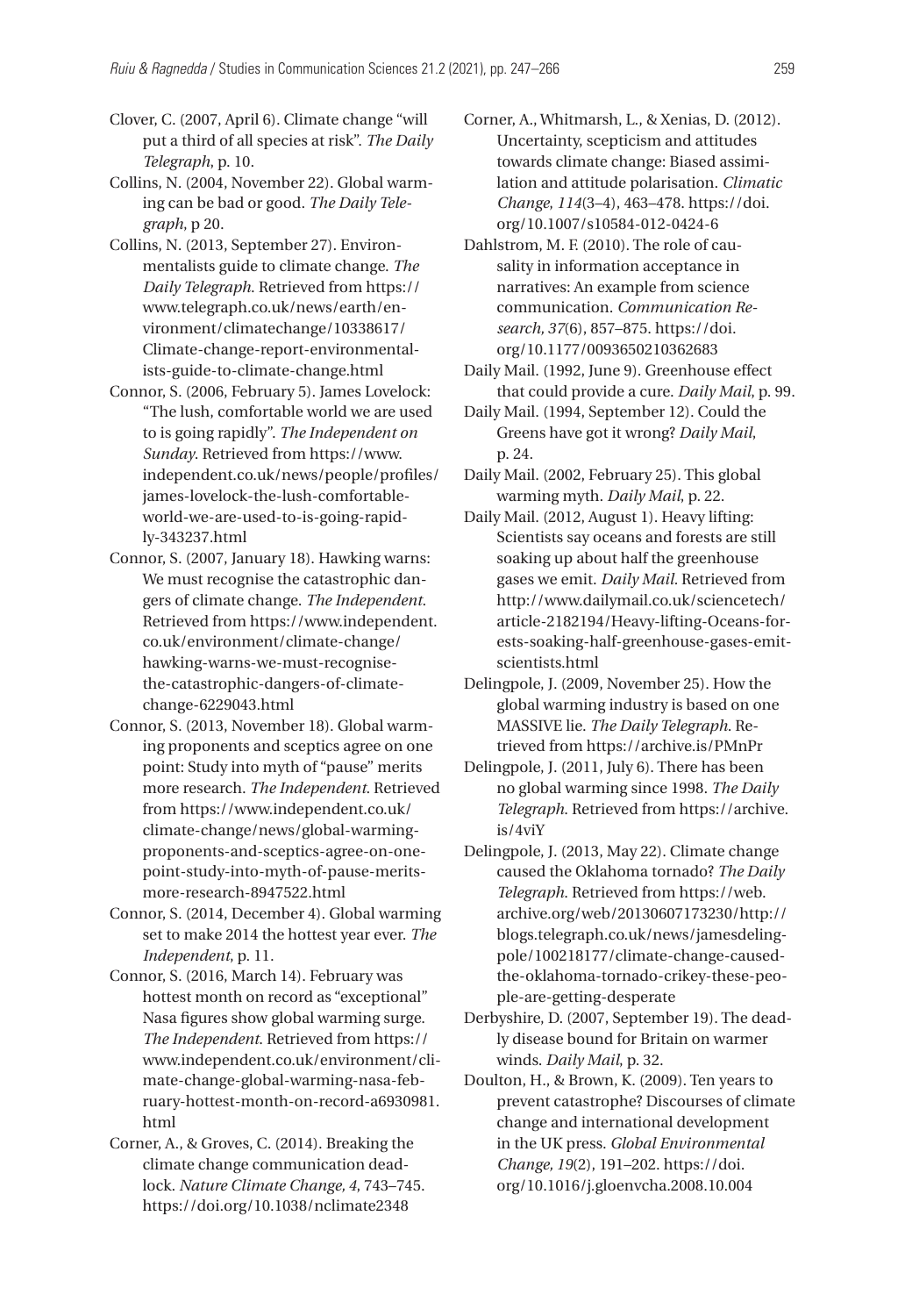- Dunlap, R. E., & Jacques, P. J. (2013). Climate change denial books and conservative think tanks: Exploring the connection. A*merican Behavioral Scientist, 57*(6), 699–731. [https://doi.](https://doi.org/10.1177/0002764213477096) [org/10.1177/0002764213477096](https://doi.org/10.1177/0002764213477096)
- Dunlap, R. E., & McCright, A. M. (2010). Climate change denial: Sources, actors, and strategies. In C. Lever-Tracy (Ed.), *Routledge Handbook of Climate Change and Society* (pp. 240–259). New York, NY: Routledge.
- Edwards, D., & Cromwell, D. (2006). *Guardians of power: The myth of the liberal media*. London, UK: Pluto.
- Elliott, L., & Seager, A. (2007, November 28). Cut carbon by up to third to save poor. *The Guardian*, p. 16.
- Entman, R. M. (1993). Framing: Toward clarification of a fractured paradigm. *Journal of Communication, 43*(4), 51–58. [https://doi.](https://doi.org/10.1111/j.1460-2466.1993.tb01304.x) [org/10.1111/j.1460-2466.1993.tb01304.x](https://doi.org/10.1111/j.1460-2466.1993.tb01304.x)
- Fahy, D. (2017). Objectivity, false balance, and advocacy in news coverage of climate change. *Oxford Research Encyclopaedia of Climate Science*. [https://doi.org/10.1093/](https://doi.org/10.1093/acrefore/9780190228620.013.345) [acrefore/9780190228620.013.345](https://doi.org/10.1093/acrefore/9780190228620.013.345)
- Feldman, L., Myers, T. A., Hmielowski, J. D., & Leiserowitz, A. (2014). The mutual reinforcement of media selectivity and effects: Testing the reinforcing spirals framework in the context of global warming. *Journal of Communication, 64*(4), 590–611. <https://doi.org/10.1111/jcom.12108>
- Floersch, J., Longhofer, J. L., Kranke, D., & Townsend, L. (2010). Integrating thematic, grounded theory and narrative analysis. *Qualitative Social Work*, *9*(3), 407–425. [https://doi.](https://doi.org/10.1177/1473325010362330) [org/10.1177/1473325010362330](https://doi.org/10.1177/1473325010362330)
- Fløttum, K., & Gjerstad, Ø. (2017). Narratives in climate change discourse. *WIREs Climate Change, 8*(1), 1–15. [https://doi.](https://doi.org/10.1002/wcc.429) [org/10.1002/wcc.429](https://doi.org/10.1002/wcc.429)
- Ford, J. D., & King, D. (2015). Coverage and framing of climate change adaptation in the media: A review of influential North American newspapers during 1993–2013. *Environmental Science and Policy, 48*, 137–146. [https://doi.org/10.1016/j.envs](https://doi.org/10.1016/j.envsci.2014.12.003)[ci.2014.12.003](https://doi.org/10.1016/j.envsci.2014.12.003)
- Foss, S. K. (1996). *Rhetorical criticism: Exploration & practice*. Prospect Heights, IL: Waveland.
- Gamson, W. A., & Modigliani, A. (1989). Media discourse and public opinion on nuclear power: A constructionist approach. *American Journal of Sociology, 95*(1), 1–37.
- Gibson, T. A., Craig, R. T., Harper, A. C., & Alpert, J. M. (2015). Covering global warming in dubious times: Environmental reporters in the new media ecosystem. *Journalism, 17*(4), 417–434. [https://doi.](https://doi.org/10.1177/1464884914564845) [org/10.1177/1464884914564845](https://doi.org/10.1177/1464884914564845)
- Graham, C. (2013, September 29). The poster boys of climate change thrive in the icy Arctic: Polar bears defy concerns about their extinction. *Daily Mail*. Retrieved from [https://www.dailymail.co.uk/news/](https://www.dailymail.co.uk/news/article-2436882/The-poster-boys-climate-change-thrive-icy-Arctic-Polar-bears-defy-concerns-extinction.html) [article-2436882/The-poster-boys-climate](https://www.dailymail.co.uk/news/article-2436882/The-poster-boys-climate-change-thrive-icy-Arctic-Polar-bears-defy-concerns-extinction.html)[change-thrive-icy-Arctic-Polar-bears-defy](https://www.dailymail.co.uk/news/article-2436882/The-poster-boys-climate-change-thrive-icy-Arctic-Polar-bears-defy-concerns-extinction.html)[concerns-extinction.html](https://www.dailymail.co.uk/news/article-2436882/The-poster-boys-climate-change-thrive-icy-Arctic-Polar-bears-defy-concerns-extinction.html)
- Gray, R. (2012, February 18). Foreign aid cash spent tackling climate change. *The Daily Telegraph*. Retrieved from [https://www.](https://www.telegraph.co.uk/news/earth/environment/climatechange/9090830/Foreign-aid-cash-spent-tackling-climate-change.html) [telegraph.co.uk/news/earth/environ](https://www.telegraph.co.uk/news/earth/environment/climatechange/9090830/Foreign-aid-cash-spent-tackling-climate-change.html)[ment/climatechange/9090830/Foreign](https://www.telegraph.co.uk/news/earth/environment/climatechange/9090830/Foreign-aid-cash-spent-tackling-climate-change.html)[aid-cash-spent-tackling-climate-change.](https://www.telegraph.co.uk/news/earth/environment/climatechange/9090830/Foreign-aid-cash-spent-tackling-climate-change.html) [html](https://www.telegraph.co.uk/news/earth/environment/climatechange/9090830/Foreign-aid-cash-spent-tackling-climate-change.html)
- Griffin, R. J., & Dunwoody, S. (1997). Community structure and scientific framing of news about local environmental risks. *Science Communication, 18*(4), 362–384. [https://](https://doi.org/10.1177/1075547097018004005) [doi.org/10.1177/1075547097018004005](https://doi.org/10.1177/1075547097018004005)
- Grundmann, R., & Scott, M. (2014). Disputed climate science in the media: Do countries matter? *Public Understanding of Science, 23*(2), 220–235. [https://doi.](https://doi.org/10.1177/0963662512467732) [org/10.1177/0963662512467732](https://doi.org/10.1177/0963662512467732)
- Gusfield, J. R. (1989). Constructing the ownership of social problems: Fun and profit in the welfare state. *Social Problems, 36*(5), 431–441.<https://doi.org/10.2307/3096810>
- Hanlon, M. (2006, January 31). An apocalyptic new book warns that within a few decades global warming will kill our planet. *Daily Mail*, p. 12.
- Hardaker, P. (2007, February 4). The next few years are critical in the fight for the climate. *The Sunday Telegraph*, p. 16.
- Harding, T., & Martin, G. (2001, February 20). Price we could pay for global warming. *The Daily Telegraph*, p. 6.
- Hardy, P. (2004, March 7). Clouds gather on future of US skiing global warming's "devastating effect" will see rain replace snow. *The Sunday Telegraph*, p. 4.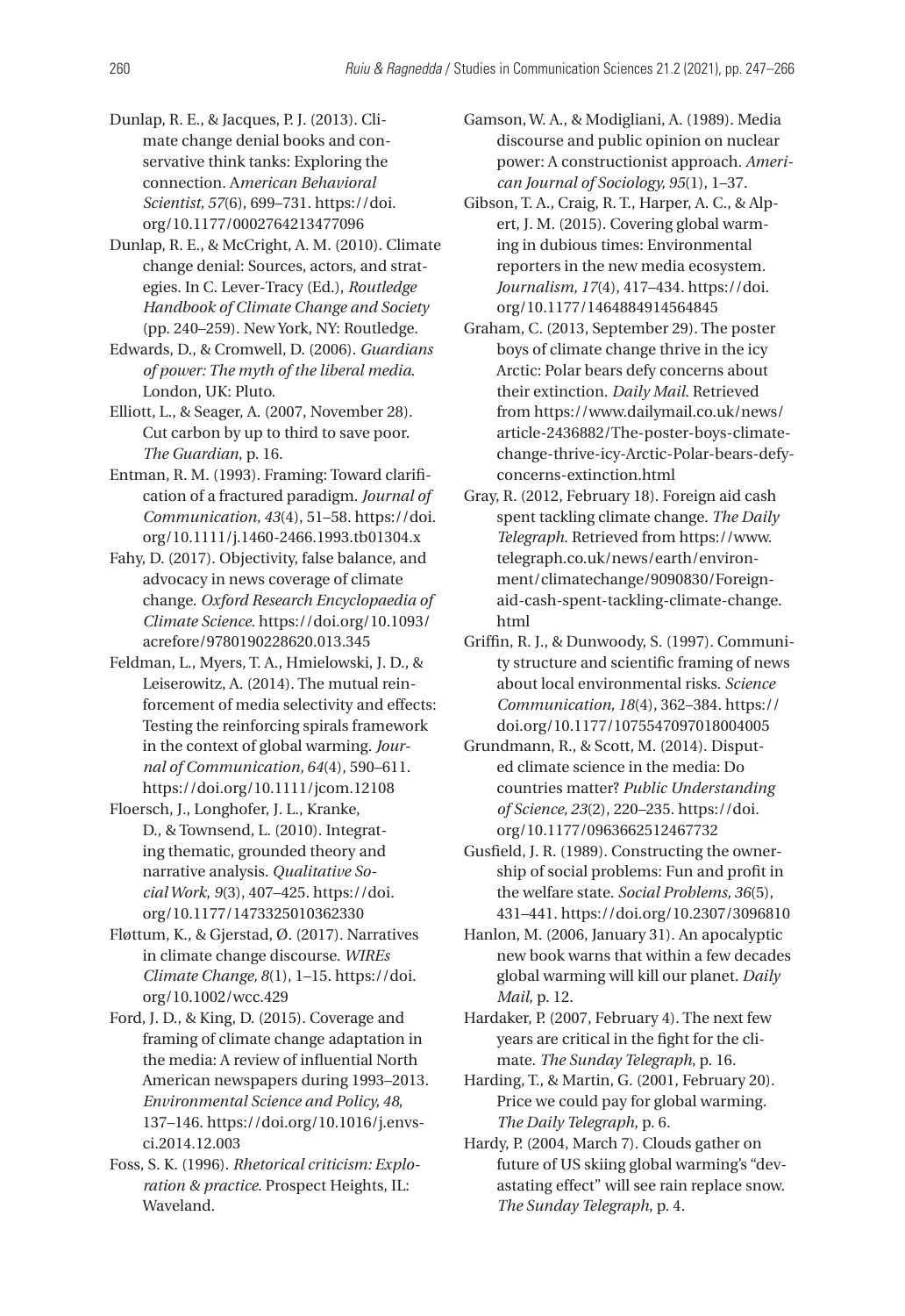Hawkes, N. (1990, September 25). Wakeham says "huge task" lies ahead on global warming. *The Times*. Retrieved from Lexis-Nexis Academic database.

Hellsten, I., & Vasileiadou, E. (2015). The creation of the climategate hype in blogs and newspapers: Mixed methods approach. *Internet Research, 25*(4), 589–609. [https://](https://doi.org/10.1108/IntR-05-2014-0130) [doi.org/10.1108/IntR-05-2014-0130](https://doi.org/10.1108/IntR-05-2014-0130)

Highfield, R. (2004, September 29). Can these bugs save the planet? *The Daily Telegraph*, p. 18.

Hmielowski, J. D., & Nisbet, E. C. (2016). "Maybe Yes, Maybe No?" Testing the indirect relationship of news use through ambivalence and strength of policy position on public engagement with climate change. *Mass Communication and Society, 19*(5), 650–670. [https://doi.org/10.1080/1520543](https://doi.org/10.1080/15205436.2016.1183029) [6.2016.1183029](https://doi.org/10.1080/15205436.2016.1183029)

Höppner, C. (2010). Rereading public opinion polls on climate change in the UK press. *International Journal of Communication, 4*, 977–1005. Retrieved from [http://ijoc.](http://ijoc.org/index.php/ijoc/article/view/703/469) [org/index.php/ijoc/article/view/703/469](http://ijoc.org/index.php/ijoc/article/view/703/469)

Hosenball, M. (1990, April 22). Is it a warmedup world or just a load of hot air? *The Sunday Times*, C6. Retrieved from LexisNexis Academic database.

Houghton, J. T., Jenkins, G. J., & Ephraums, J. J. (Eds.) (1990). *Climate change. The IPCC scientific assessment*. Report prepared for IPCC by Working Group 1. Retrieved from [https://www.ipcc.ch/site/assets/up](https://www.ipcc.ch/site/assets/uploads/2018/03/ipcc_far_wg_I_full_report.pdf)[loads/2018/03/ipcc\\_far\\_wg\\_I\\_full\\_report.](https://www.ipcc.ch/site/assets/uploads/2018/03/ipcc_far_wg_I_full_report.pdf) [pdf](https://www.ipcc.ch/site/assets/uploads/2018/03/ipcc_far_wg_I_full_report.pdf)

Jang, S. M., & Hart, P. S. (2015). Polarized frames on "climate change" and "global warming" across countries and states: Evidence from Twitter big data. *Global Environmental Change, 32*, 11–17. [https://doi.](https://doi.org/10.1016/j.gloenvcha.2015.02.010) [org/10.1016/j.gloenvcha.2015.02.010](https://doi.org/10.1016/j.gloenvcha.2015.02.010)

Jenkins, S. (2006, May 28). Global warming might not be so bad, if we keep our cool. *The Sunday Times*, p. 16.

Jennings, N., & Hulme, M. (2010). UK newspaper (mis)representations of the potential for a collapse of the Thermohaline Circulation. *Area, 42*(4), 444–456. [https://doi.](https://doi.org/10.1111/j.1475-4762.2009.00936.x) [org/10.1111/j.1475-4762.2009.00936.x](https://doi.org/10.1111/j.1475-4762.2009.00936.x)

Jones, M. D., & McBeth, M. K. (2010). A narrative policy framework: Clear enough to be wrong? *Policy Studies Journal, 38*(2),

329–353. [https://doi.org/10.1111/j.1541-](https://doi.org/10.1111/j.1541-0072.2010.00364.x)[0072.2010.00364.x](https://doi.org/10.1111/j.1541-0072.2010.00364.x)

King, D. (2005, February 3). A chemist ahead of his time. *The Guardian*. Retrieved from [https://www.theguardian.com/sci](https://www.theguardian.com/science/2005/feb/03/lastword.environment)[ence/2005/feb/03/lastword.environment](https://www.theguardian.com/science/2005/feb/03/lastword.environment)

Kinley, R. (2017). Climate change after Paris: From turning point to transformation. *Climate Policy, 17*(1), 9–15. [https://doi.org](https://doi.org/10.1080/14693062.2016.1191009) [/10.1080/14693062.2016.1191009](https://doi.org/10.1080/14693062.2016.1191009)

Kunelius, R. (2014). Climate change challenges: An agenda for decentralized mediatisation research. In K. Lundby (Ed.), *Mediatisation of communication* (pp. 63–86). Berlin, Germany: De Gruyter.

Labov, W., & Waletzky, J. (1997). Narrative analysis: Oral versions of personal experience. *Journal of Narrative & Life History*, *7*(1–4), 3–38.<https://doi.org/10.1075/jnlh.7.02nar>

Lambie, D. (2005, August 14). Lift your glass to chateau Scotland. *Sunday Express*, p. 19.

Laurance, J. (2001, February 9). Climate change to kill thousands, Ministers warned. *The Independent*, p. 2.

Lawson, D. (2006, March 31). If these islands were vaporised, there would be no significant effect on the future of the world's climate. *The Independent*, p. 31.

Lawson, D. (2007, March 9). Global warming gurus set a bad example. *The Independent*, p. 48.

Lawson, D. (2008, April 11). As they tackle climate change, governments are starving the people they set out to help. *The Independent*, p. 34.

Leake, J. (2005, January 23). Greenhouse gases may be given burial at sea. *Sunday Times*, p. 10.

Lean, G. (1995, March 26). Global warming puts Britain's climate down the plughole. *The Independent*, p. 18.

Leiserowitz, A. A., Maibach, E. W., Roser-Renouf, C., Smith, N., & Dawson, E. (2012). Climategate, public opinion, and the loss of trust. *American Behavioral Scientist, 57*(6), 818–837. [https://doi.](https://doi.org/10.1177/0002764212458272) [org/10.1177/0002764212458272](https://doi.org/10.1177/0002764212458272)

Levy, D. L., & Nielsen, R. K. (2010). *The changing business of journalism and its implications for democracy*. Oxford, UK: Reuters Institute for the Study of Journalism.

Levy, D. L., & Rothenberg, S. (1999). *Corporate strategy and climate change: Heterogene*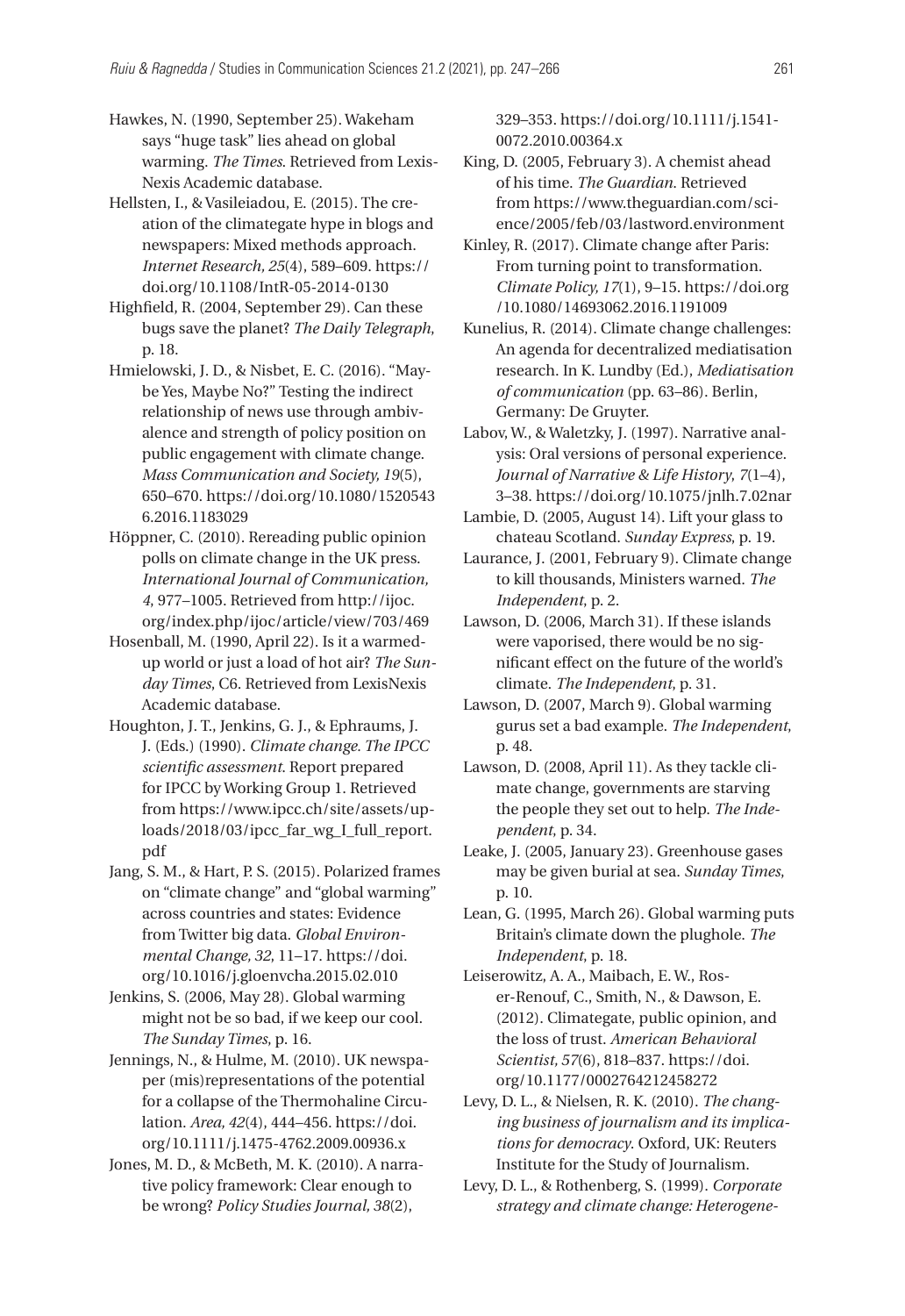*ity and change in the global automobile industry*. ENRP Discussion Paper E-99-13. Cambridge, MA: Harvard University.

- Lineman, M., Do, Y., Kim, J. Y., & Joo, G.-J. (2015). Talking about climate change and global warming. *Plos One, 10*(9), 1–12. [https://doi.org/10.1371/journal.](https://doi.org/10.1371/journal.pone.0138996) [pone.0138996](https://doi.org/10.1371/journal.pone.0138996)
- Macalister, T. (2004, May 15). Corporates warm to climate change. *The Guardian*, p. 29.
- Manzo, K. (2012). Earthworks: The geopolitical visions of climate change cartoons. *Political Geography, 31*(8), 481–494. [https://doi.](https://doi.org/10.1016/j.polgeo.2012.09.001) [org/10.1016/j.polgeo.2012.09.001](https://doi.org/10.1016/j.polgeo.2012.09.001)
- Matthews, J. (2015). Maintaining a politicised climate of opinion? Examining how political framing and journalistic logic combine to shape speaking opportunities in UK elite newspaper reporting of climate change. *Public Understanding of Science, 26*(4), 467–480. [https://doi.](https://doi.org/10.1177/0963662515599909) [org/10.1177/0963662515599909](https://doi.org/10.1177/0963662515599909)
- Matthews, R. (2000, November 5). Are we to blame for this? *The Sunday Telegraph*, p. 25.
- Matthews, R. (2003, April 6). Middle Ages were warmer than today, say scientists. *The Sunday Telegraph*, p. 16.
- McCarthy, M. (1989, August 7). Greenhouse effect clues off the Cornish coast. *The Times*. Retrieved from LexisNexis Academic database.
- McCarthy, M. (1990, February 10). Scientists agree for first time on rate of global warming. *The Times*. Retrieved from LexisNexis Academic database.
- McCarthy, M. (1992a, August 8). Wildlife brings warning of changes in climate. *The Times*. Retrieved from LexisNexis Academic database.
- McCarthy, M. (1992b, August 31). Botanists monitor effects of global warming in Britain. *The Times*. Retrieved from LexisNexis Academic database.
- McCright, A. M., & Dunlap, R. E. (2003). Defeating Kyoto: The conservative movement's impact on U.S. climate change policy. *Social Problems, 50*(3), 348–373. [https://](https://doi.org/10.1525/sp.2003.50.3.348) [doi.org/10.1525/sp.2003.50.3.348](https://doi.org/10.1525/sp.2003.50.3.348)
- McKie, R. (2007, January 28). Experts split over climate danger to Antarctica. *The Observer*, p. 7.

McQuail, D. (1994). *Mass communication theory: An introduction*. Thousand Oaks, CA: Sage.

- Mediatique (2018). *Overview of recent dynamics in the UK press market*. Report commissioned by the Department for Digital, Culture, Media & Sport. London, UK: Mediatique Limited. Retrieved from [https://assets.publishing.service.gov.uk/](https://assets.publishing.service.gov.uk/government/uploads/system/uploads/attachment_data/file/778155/180621_Mediatique_-_Overview_of_recent_dynamics_in_the_UK_press_market_-_Report_for_DCMS.pdf) [government/uploads/system/uploads/](https://assets.publishing.service.gov.uk/government/uploads/system/uploads/attachment_data/file/778155/180621_Mediatique_-_Overview_of_recent_dynamics_in_the_UK_press_market_-_Report_for_DCMS.pdf) [attachment\\_data/file/778155/180621\\_Me](https://assets.publishing.service.gov.uk/government/uploads/system/uploads/attachment_data/file/778155/180621_Mediatique_-_Overview_of_recent_dynamics_in_the_UK_press_market_-_Report_for_DCMS.pdf)[diatique\\_-\\_Overview\\_of\\_recent\\_dynam](https://assets.publishing.service.gov.uk/government/uploads/system/uploads/attachment_data/file/778155/180621_Mediatique_-_Overview_of_recent_dynamics_in_the_UK_press_market_-_Report_for_DCMS.pdf)[ics\\_in\\_the\\_UK\\_press\\_market\\_-\\_Report\\_](https://assets.publishing.service.gov.uk/government/uploads/system/uploads/attachment_data/file/778155/180621_Mediatique_-_Overview_of_recent_dynamics_in_the_UK_press_market_-_Report_for_DCMS.pdf) [for\\_DCMS.pdf](https://assets.publishing.service.gov.uk/government/uploads/system/uploads/attachment_data/file/778155/180621_Mediatique_-_Overview_of_recent_dynamics_in_the_UK_press_market_-_Report_for_DCMS.pdf)
- Monbiot, G. (2009, April 29). The media laps up fake controversy over climate change. *The Guardian*. Retrieved from [https://www.](https://www.theguardian.com/environment/georgemonbiot/2009/apr/29/george-monbiot-climate-change-scepticism) [theguardian.com/environment/georgem](https://www.theguardian.com/environment/georgemonbiot/2009/apr/29/george-monbiot-climate-change-scepticism)[onbiot/2009/apr/29/george-monbiot-cli](https://www.theguardian.com/environment/georgemonbiot/2009/apr/29/george-monbiot-climate-change-scepticism)[mate-change-scepticism](https://www.theguardian.com/environment/georgemonbiot/2009/apr/29/george-monbiot-climate-change-scepticism)
- Moodie, A. (2015, November 12). Unilever and Tesla top list of companies leading the fight on climate change. *The Guardian*. Retrieved from [https://www.theguardian.](https://www.theguardian.com/sustainable-business/2015/nov/12/climate-survey-change-conference-unilever-tesla-united-nations) [com/sustainable-business/2015/nov/12/](https://www.theguardian.com/sustainable-business/2015/nov/12/climate-survey-change-conference-unilever-tesla-united-nations) [climate-survey-change-conference-unile](https://www.theguardian.com/sustainable-business/2015/nov/12/climate-survey-change-conference-unilever-tesla-united-nations)[ver-tesla-united-nations](https://www.theguardian.com/sustainable-business/2015/nov/12/climate-survey-change-conference-unilever-tesla-united-nations)
- Morris, S., & Jha, A. (2007, August 30). Climate warning raises long-term flood fears. *The Guardian*. Retrieved from [https://www.](https://www.theguardian.com/environment/2007/aug/30/weather.flooding) [theguardian.com/environment/2007/](https://www.theguardian.com/environment/2007/aug/30/weather.flooding) [aug/30/weather.flooding](https://www.theguardian.com/environment/2007/aug/30/weather.flooding)
- Moser, S. C. (2010). Communicating climate change: History, challenges, processes and future directions. *WIREs Climate Change, 1*(1), 31–53. [https://doi.org/10.1002/](https://doi.org/10.1002/wcc.11) [wcc.11](https://doi.org/10.1002/wcc.11)
- Moser, S. C. (2014). Communicating adaptation to climate change: The art and science of public engagement when climate change comes home. *WIREs Climate Change, 5*(3), 337–358.<https://doi.org/10.1002/wcc.276>
- Mulvey, K., & Shulman, S. (2015). *The climate deception dossiers*. Cambridge, MA: Union of Concerned Scientists. Retrieved from [www.ucsusa.org/decadesofdeception](http://www.ucsusa.org/decadesofdeception)
- Myers, N. (1992, July 24). Into a greater unknown. *The Guardian*, p. 28.
- Nerlich, B., & Jaspal, R. (2014). Images of extreme weather: Symbolising human responses to climate change. *Science as Culture*, *23*(2), 253–276. [https://doi.org/10](https://doi.org/10.1080/09505431.2013.846311) [.1080/09505431.2013.846311](https://doi.org/10.1080/09505431.2013.846311)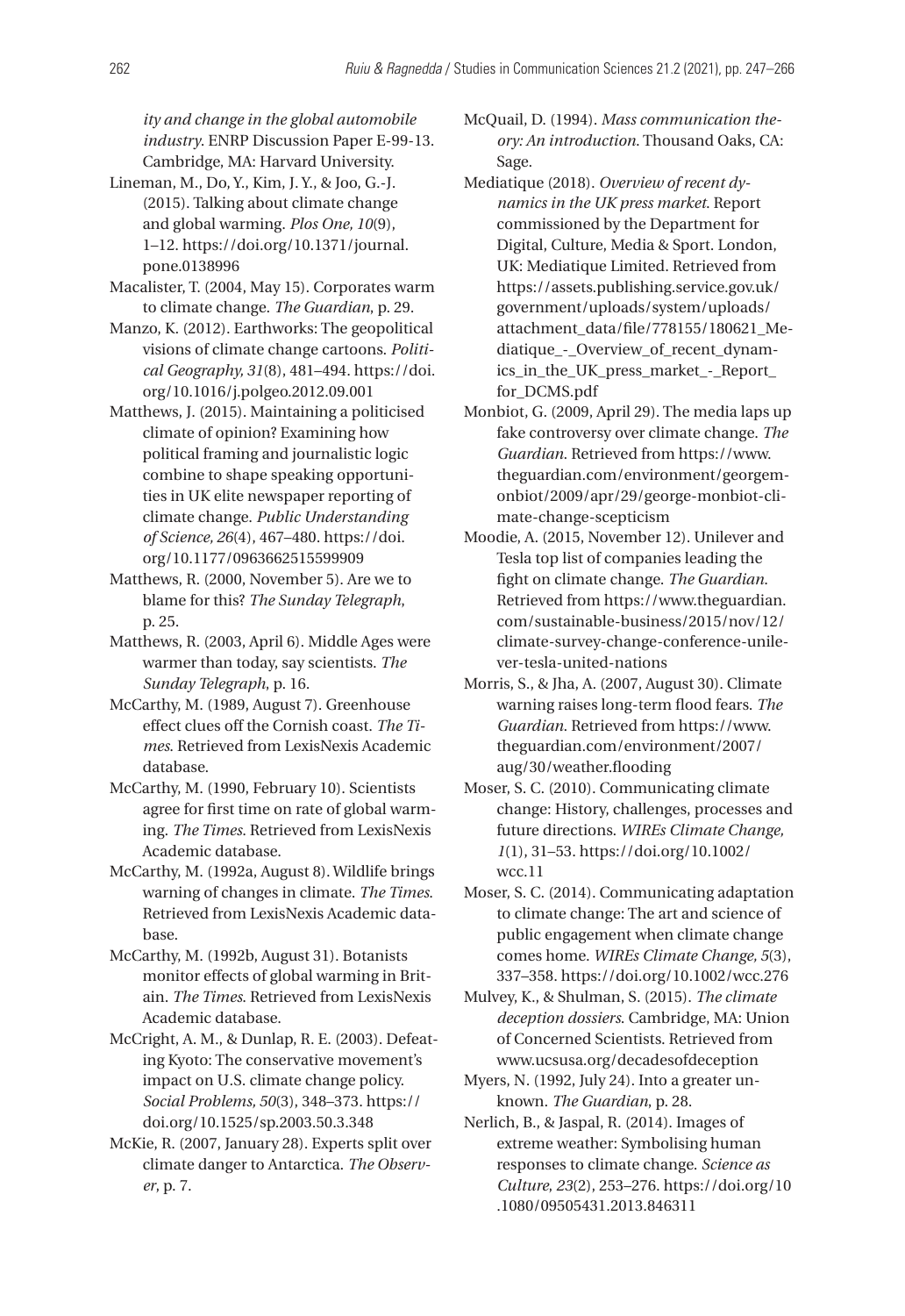Nicholson-Lord, D. (1990, July 1). Greenhouse gas forecast toned down. *The Independent*, p. 5.

Nisbet, E. C., Cooper, K. E., & Garrett, R. K. (2015). The partisan brain: How dissonant science messages lead conservatives and liberals to (dis)trust science. *The Annals of the American Academy of Political and Social Science, 658*(1), 36–66. [https://doi.](https://doi.org/10.1177/0002716214555474) [org/10.1177/0002716214555474](https://doi.org/10.1177/0002716214555474)

Nott, J. (2005, May 16). Will global warming put camel plan on ice? *The Express*, p. 31.

NRS (2017). *Newsbrands*. National Readership Survey. Retrieved from [http://www.nrs.](http://www.nrs.co.uk/latest-results/nrs-print-results/newspapers-nrsprintresults/) [co.uk/latest-results/nrs-print-results/](http://www.nrs.co.uk/latest-results/nrs-print-results/newspapers-nrsprintresults/) [newspapers-nrsprintresults/](http://www.nrs.co.uk/latest-results/nrs-print-results/newspapers-nrsprintresults/)

Nuccitelli, D. (2014, February 14). MP Graham Stringer and CNN Crossfire get the 97% consensus on human-caused global warming wrong. *The Guardian*. Retrieved from [https://www.theguardian.com/](https://www.theguardian.com/environment/climate-consensus-97-per-cent/2014/feb/14/global-warming-consensus-stringer-cnn) [environment/climate-consensus-97-per](https://www.theguardian.com/environment/climate-consensus-97-per-cent/2014/feb/14/global-warming-consensus-stringer-cnn)[cent/2014/feb/14/global-warming-con](https://www.theguardian.com/environment/climate-consensus-97-per-cent/2014/feb/14/global-warming-consensus-stringer-cnn)[sensus-stringer-cnn](https://www.theguardian.com/environment/climate-consensus-97-per-cent/2014/feb/14/global-warming-consensus-stringer-cnn)

Nuccitelli, D. (2015, December 8). Betting against global warming is a sure way to lose money. *The Guardian*. Retrieved from [https://www.theguardian.com/](https://www.theguardian.com/environment/climate-consensus-97-per-cent/2015/dec/08/betting-against-global-warming-is-a-sure-way-to-lose-money) [environment/climate-consensus-97-per](https://www.theguardian.com/environment/climate-consensus-97-per-cent/2015/dec/08/betting-against-global-warming-is-a-sure-way-to-lose-money)[cent/2015/dec/08/betting-against-global](https://www.theguardian.com/environment/climate-consensus-97-per-cent/2015/dec/08/betting-against-global-warming-is-a-sure-way-to-lose-money)[warming-is-a-sure-way-to-lose-money](https://www.theguardian.com/environment/climate-consensus-97-per-cent/2015/dec/08/betting-against-global-warming-is-a-sure-way-to-lose-money)

O'Neill, S. J. (2013). Image matters: Climate change imagery in US, UK and Australian newspapers. *Geoforum*, *49*, 10–19. [https://](https://doi.org/10.1016/j.geoforum.2013.04.030) [doi.org/10.1016/j.geoforum.2013.04.030](https://doi.org/10.1016/j.geoforum.2013.04.030)

O'Neill, S. J., & Smith, N. (2014). Climate change and visual imagery. *WIREs Climate Change, 5*(1), 73–87. [https://doi.](https://doi.org/10.1002/wcc.249) [org/10.1002/wcc.249](https://doi.org/10.1002/wcc.249)

Painter, J., & Ashe, T. (2012). Cross-national comparison of the presence of climate scepticism in the print media in six countries, 2007–10. *Environmental Research Letters, 7*(4), 1–8. [https://doi.](https://doi.org/10.1088/1748-9326/7/4/044005) [org/10.1088/1748-9326/7/4/044005](https://doi.org/10.1088/1748-9326/7/4/044005)

Painter, J., & Gavin, N. T. (2015). Climate skepticism in British newspapers, 2007–2011. *Environmental Communication, 10*(4), 432–452. [https://doi.org/10.1080/1752403](https://doi.org/10.1080/17524032.2014.995193) [2.2014.995193](https://doi.org/10.1080/17524032.2014.995193)

Pearce, D. (1990, May 18). Hot billions riding on warm air. *The Times*. Retrieved from Lexis-Nexis Academic database.

Pearce, D. (1993, August 15). A threat, or just more hot air? *The Independent*, p. 43.

Pearce, F. (2006, August 30). Scientists fear that global warming will bring climatic turbulence, with changes coming in big jumps rather than gradually. *The Guardian*, p. 8.

Perkins, P. (1993, November 1). Heat is on for weather forecasters. *The Guardian*, p. 16.

Phelan, S. (2014). *Neoliberalism, media and the political*. Hampshire, UK: Palgrave.

Phillips, M. (2006, January 13). Does this prove that global warming's all hot air? *Daily Mail*, p. 19.

Pilkington, E. (2008, May 24). Wallace Broecker was one of the first scientists to raise the alarm about global warming. *The Guardian*, p. 31.

Polletta, F. (2006). *It was like a fever: Storytelling in protest and politics*. Chicago, IL: University of Chicago Press.

Prigg, M. (2014, May 21). Another positive effect of global warming? *Daily Mail*. Retrieved from [https://www.dailymail.co.uk/](https://www.dailymail.co.uk/sciencetech/article-2635492/Have-ANOTHER-positive-effect-global-warming-Melting-ice-sheets-dumping-plankton-boosting-iron-earths-oceans.html) [sciencetech/article-2635492/Have-AN-](https://www.dailymail.co.uk/sciencetech/article-2635492/Have-ANOTHER-positive-effect-global-warming-Melting-ice-sheets-dumping-plankton-boosting-iron-earths-oceans.html)[OTHER-positive-effect-global-warming-](https://www.dailymail.co.uk/sciencetech/article-2635492/Have-ANOTHER-positive-effect-global-warming-Melting-ice-sheets-dumping-plankton-boosting-iron-earths-oceans.html)[Melting-ice-sheets-dumping-plankton](https://www.dailymail.co.uk/sciencetech/article-2635492/Have-ANOTHER-positive-effect-global-warming-Melting-ice-sheets-dumping-plankton-boosting-iron-earths-oceans.html)[boosting-iron-earths-oceans.html](https://www.dailymail.co.uk/sciencetech/article-2635492/Have-ANOTHER-positive-effect-global-warming-Melting-ice-sheets-dumping-plankton-boosting-iron-earths-oceans.html)

Radford, C. (2009, November 5). Global warming debate is too hot to handle. *The Daily Telegraph*. Retrieved from [https://](https://www.telegraph.co.uk/comment/personal-view/6505623/Global-warming-debate-is-too-hot-to-handle.html) [www.telegraph.co.uk/comment/person](https://www.telegraph.co.uk/comment/personal-view/6505623/Global-warming-debate-is-too-hot-to-handle.html)[al-view/6505623/Global-warming-debate](https://www.telegraph.co.uk/comment/personal-view/6505623/Global-warming-debate-is-too-hot-to-handle.html)[is-too-hot-to-handle.html](https://www.telegraph.co.uk/comment/personal-view/6505623/Global-warming-debate-is-too-hot-to-handle.html)

Radulova, L. (2014, December 9). "The world is going forward and we are going backward". *Daily Mail*. Retrieved from [http://www.](http://www.dailymail.co.uk/news/article-2866247/The-world-going-forward-going-backward-Australia-worst-performing-country-world-fighting-climate-change-oil-producer-SAUDI-ARABIA-us.html) [dailymail.co.uk/news/article-2866247/](http://www.dailymail.co.uk/news/article-2866247/The-world-going-forward-going-backward-Australia-worst-performing-country-world-fighting-climate-change-oil-producer-SAUDI-ARABIA-us.html) [The-world-going-forward-going-back](http://www.dailymail.co.uk/news/article-2866247/The-world-going-forward-going-backward-Australia-worst-performing-country-world-fighting-climate-change-oil-producer-SAUDI-ARABIA-us.html)[ward-Australia-worst-performing-coun](http://www.dailymail.co.uk/news/article-2866247/The-world-going-forward-going-backward-Australia-worst-performing-country-world-fighting-climate-change-oil-producer-SAUDI-ARABIA-us.html)[try-world-fighting-climate-change-oil](http://www.dailymail.co.uk/news/article-2866247/The-world-going-forward-going-backward-Australia-worst-performing-country-world-fighting-climate-change-oil-producer-SAUDI-ARABIA-us.html)[producer-SAUDI-ARABIA-us.html](http://www.dailymail.co.uk/news/article-2866247/The-world-going-forward-going-backward-Australia-worst-performing-country-world-fighting-climate-change-oil-producer-SAUDI-ARABIA-us.html)

Rahmstorf, S. (2012). Is journalism failing on climate? *Environmental Research Letters, 7*(4), 1–3. [https://doi.org/10.1088/1748-](https://doi.org/10.1088/1748-9326/7/4/041003)[9326/7/4/041003](https://doi.org/10.1088/1748-9326/7/4/041003)

Rebich-Hespanha, S., Rice, R. E., Montello, D. R., Retzloff, S., Tien, S., & Hespanha, J. P. (2015). Image themes and frames in US print news stories about climate change. *Environmental Communication, 9*(4), 491–519. [https://doi.org/10.1080/1752403](https://doi.org/10.1080/17524032.2014.983534) [2.2014.983534](https://doi.org/10.1080/17524032.2014.983534)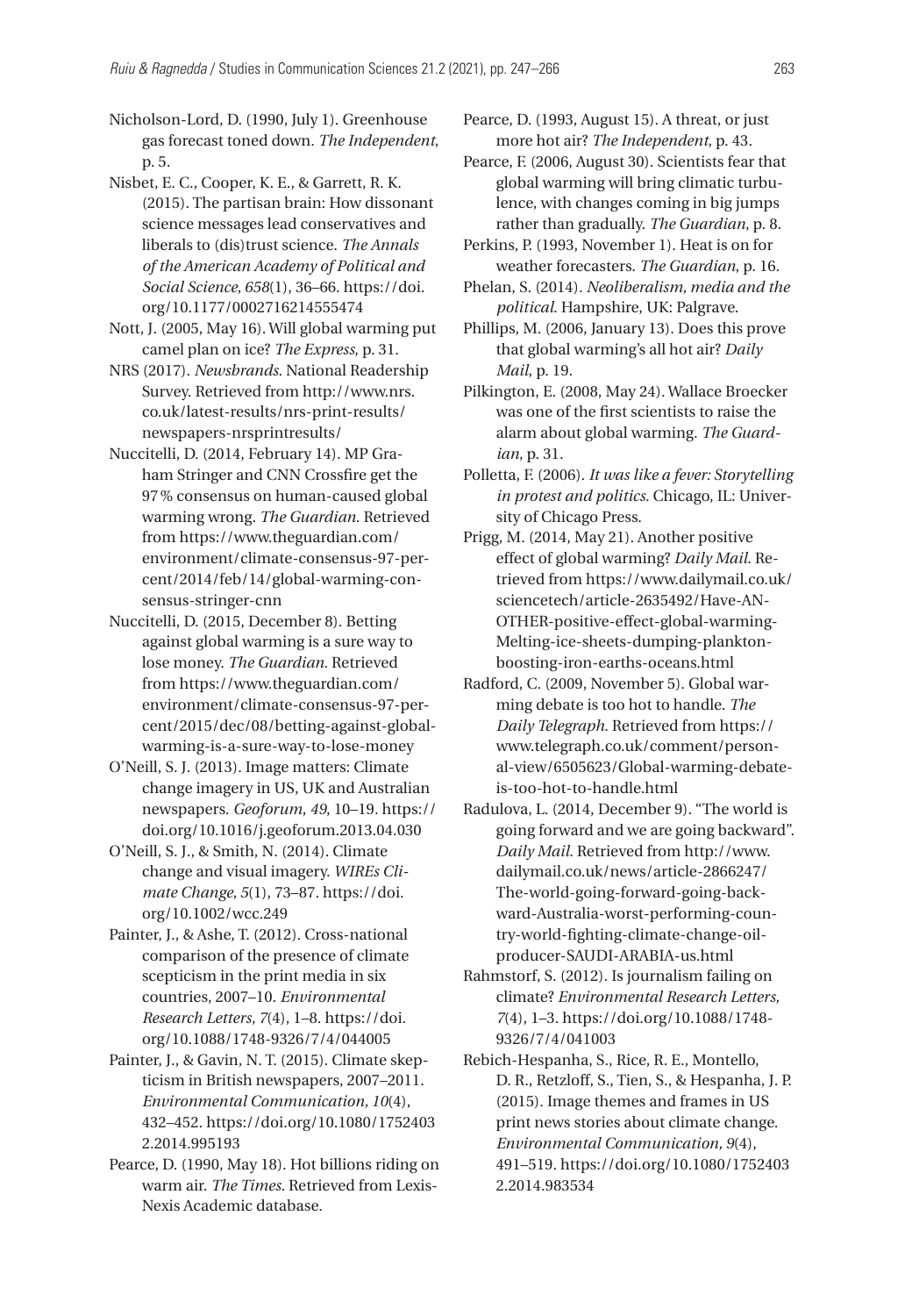- Rhomberg, M. (2010). Risk perceptions and public debates on climate change: A conceptualisation based on the theory of a functionally-differentiated society. *MedieKultur: Journal of media and communication research, 26*(49), 55–67. [https://doi.](https://doi.org/10.7146/mediekultur.v26i49.2354) [org/10.7146/mediekultur.v26i49.2354](https://doi.org/10.7146/mediekultur.v26i49.2354)
- Rice, R. E., Gustafson, A., & Hoffman, Z. (2018). Frequent but accurate: A closer look at uncertainty and opinion divergence in climate change print news. *Environmental Communication*, *12*(3), 301–321. [https://](https://doi.org/10.1080/17524032.2018.1430046) [doi.org/10.1080/17524032.2018.1430046](https://doi.org/10.1080/17524032.2018.1430046)
- Rick, U. K., Boykoff, M. T., & Pielke Jr, R. A. (2011). Effective media reporting of sea level rise projections: 1989–2009. *Environmental Research Letters*, *6*(1), 1–5. [https://](https://doi.org/10.1088/1748-9326/6/1/014004) [doi.org/10.1088/1748-9326/6/1/014004](https://doi.org/10.1088/1748-9326/6/1/014004)
- Rose, D. (2013, May 1). The great green con No. 1: The hard proof that finally shows global warming forecasts that are costing you billions were WRONG all along. *Daily Mail*. Retrieved from [http://www.](http://www.dailymail.co.uk/news/article-2294560/The-great-green-1-The-hard-proof-finally-shows-global-warming-forecasts-costing-billions-WRONG-along.html) [dailymail.co.uk/news/article-2294560/](http://www.dailymail.co.uk/news/article-2294560/The-great-green-1-The-hard-proof-finally-shows-global-warming-forecasts-costing-billions-WRONG-along.html) [The-great-green-1-The-hard-proof-finally](http://www.dailymail.co.uk/news/article-2294560/The-great-green-1-The-hard-proof-finally-shows-global-warming-forecasts-costing-billions-WRONG-along.html)[shows-global-warming-forecasts-costing](http://www.dailymail.co.uk/news/article-2294560/The-great-green-1-The-hard-proof-finally-shows-global-warming-forecasts-costing-billions-WRONG-along.html)[billions-WRONG-along.html](http://www.dailymail.co.uk/news/article-2294560/The-great-green-1-The-hard-proof-finally-shows-global-warming-forecasts-costing-billions-WRONG-along.html)
- Roy, A. (1989, July 30). Greenhouse hots up in a hurry. *The Sunday Times*. Retrieved from LexisNexis Academic database.
- Ruiu, M. L. (2021). Representation of climate change consequences in British newspapers. *European Journal of Communication, 36*(5), 478–493. [https://doi.](https://doi.org/10.1177/0267323120978727) [org/10.1177/0267323120978727](https://doi.org/10.1177/0267323120978727)
- Scheufele, D. A. (1999). Framing as a theory of media effects. *Journal of Communication, 49*(1), 103–122. [https://doi.](https://doi.org/10.1111/j.1460-2466.1999.tb02784.x) [org/10.1111/j.1460-2466.1999.tb02784.x](https://doi.org/10.1111/j.1460-2466.1999.tb02784.x)
- Scheufele, D. A., & Tewksbury, D. (2007). Framing, agenda setting, and priming: The evolution of three media effects models. *Journal of Communication, 57*(1), 9–20. [https://doi.org/10.1111/j.0021-](https://doi.org/10.1111/j.0021-9916.2007.00326.x)[9916.2007.00326.x](https://doi.org/10.1111/j.0021-9916.2007.00326.x)
- Schoon, N. (1989, July 18). MPs criticise lack of policies to fight greenhouse effect. *The Independent*. Retrieved from LexisNexis Academic database.
- Searjeant, G. (2004, October 29). Do you want global warming, nuclear power or poverty? *The Times*, p. 69.

Searjeant, G. (2005, November 28). It's clean, it's cheap-warming to the appeal of nuclear power. *The Times*, p. 46.

Severson, A. W., & Coleman, E. A. (2015). Moral frames and climate change policy attitudes. *Social Science Quarterly, 96*(5), 1277–1290. [https://doi.org/10.1111/](https://doi.org/10.1111/ssqu.12159) [ssqu.12159](https://doi.org/10.1111/ssqu.12159)

- Shaw, C. (2013). Choosing a dangerous limit for climate change: Public representations of the decision-making process. *Global Environmental Change, 23*(2), 563–571. [https://](https://doi.org/10.1016/j.gloenvcha.2012.12.012) [doi.org/10.1016/j.gloenvcha.2012.12.012](https://doi.org/10.1016/j.gloenvcha.2012.12.012)
- Simons, P. (1997, December 1). Could global warming turn Britain into a new Siberia? *Daily Mail*, p. 8.
- Simons, P. (1998, July 7). Whatever happened to dustbowl Britain? *Daily Mail*, p. 9.
- Slezak, M. (2016, February 11). CSIRO chief says row over climate science cuts "more like religion than science". *The Guardian*. Retrieved from [https://www.theguardian.](https://www.theguardian.com/australia-news/2016/feb/11/csiro-chief-compares-climate-change-cuts-backlash-to-oil-lobby) [com/australia-news/2016/feb/11/csiro](https://www.theguardian.com/australia-news/2016/feb/11/csiro-chief-compares-climate-change-cuts-backlash-to-oil-lobby)[chief-compares-climate-change-cuts](https://www.theguardian.com/australia-news/2016/feb/11/csiro-chief-compares-climate-change-cuts-backlash-to-oil-lobby)[backlash-to-oil-lobby](https://www.theguardian.com/australia-news/2016/feb/11/csiro-chief-compares-climate-change-cuts-backlash-to-oil-lobby)
- Smith, J. (2005). Dangerous news: Media decision making about climate change risk. *Risk Analysis*, *25*(6), 1471–1482. [https://](https://doi.org/10.1111/j.1539-6924.2005.00693.x) [doi.org/10.1111/j.1539-6924.2005.00693.x](https://doi.org/10.1111/j.1539-6924.2005.00693.x)
- Smith, L. (2001, June 9). Badger revival is boosted by winter warming. *The Times*. Retrieved from LexisNexis Academic database.
- Smith, T. (2010). Discourse and narrative. In R. R. Hall, L. Grindstaff, & M.-C. Lo (Eds.), *Handbook of cultural sociology* (pp. 129– 138). London, UK: Routledge.
- Spencer, B. (2014, April 11). Could we SUCK UP climate change? *Daily Mail*. Retrieved from [http://www.dailymail.co.uk/science](http://www.dailymail.co.uk/sciencetech/article-2602474/Could-SUCK-UP-climate-change-Excess-carbon-dioxide-absorbed-specially-developed-crops.html)[tech/article-2602474/Could-SUCK-UP-cli](http://www.dailymail.co.uk/sciencetech/article-2602474/Could-SUCK-UP-climate-change-Excess-carbon-dioxide-absorbed-specially-developed-crops.html)[mate-change-Excess-carbon-dioxide-ab](http://www.dailymail.co.uk/sciencetech/article-2602474/Could-SUCK-UP-climate-change-Excess-carbon-dioxide-absorbed-specially-developed-crops.html)[sorbed-specially-developed-crops.html](http://www.dailymail.co.uk/sciencetech/article-2602474/Could-SUCK-UP-climate-change-Excess-carbon-dioxide-absorbed-specially-developed-crops.html)
- Stone, A. (2011, March 21). Lord Stern has seen changing attitudes on the environment across the world. *The Daily Telegraph*, p. 6.
- Stott, P. (2003, August 8). Claims about global warming are worse than hot air, they poison the atmosphere. *The Times*, p. 20.
- Takahashi, B., Huang, K., Fico, F., & Poulson, D. (2017). Climate change reporting in Great Lakes region newspapers: A comparative study of the use of expert sources.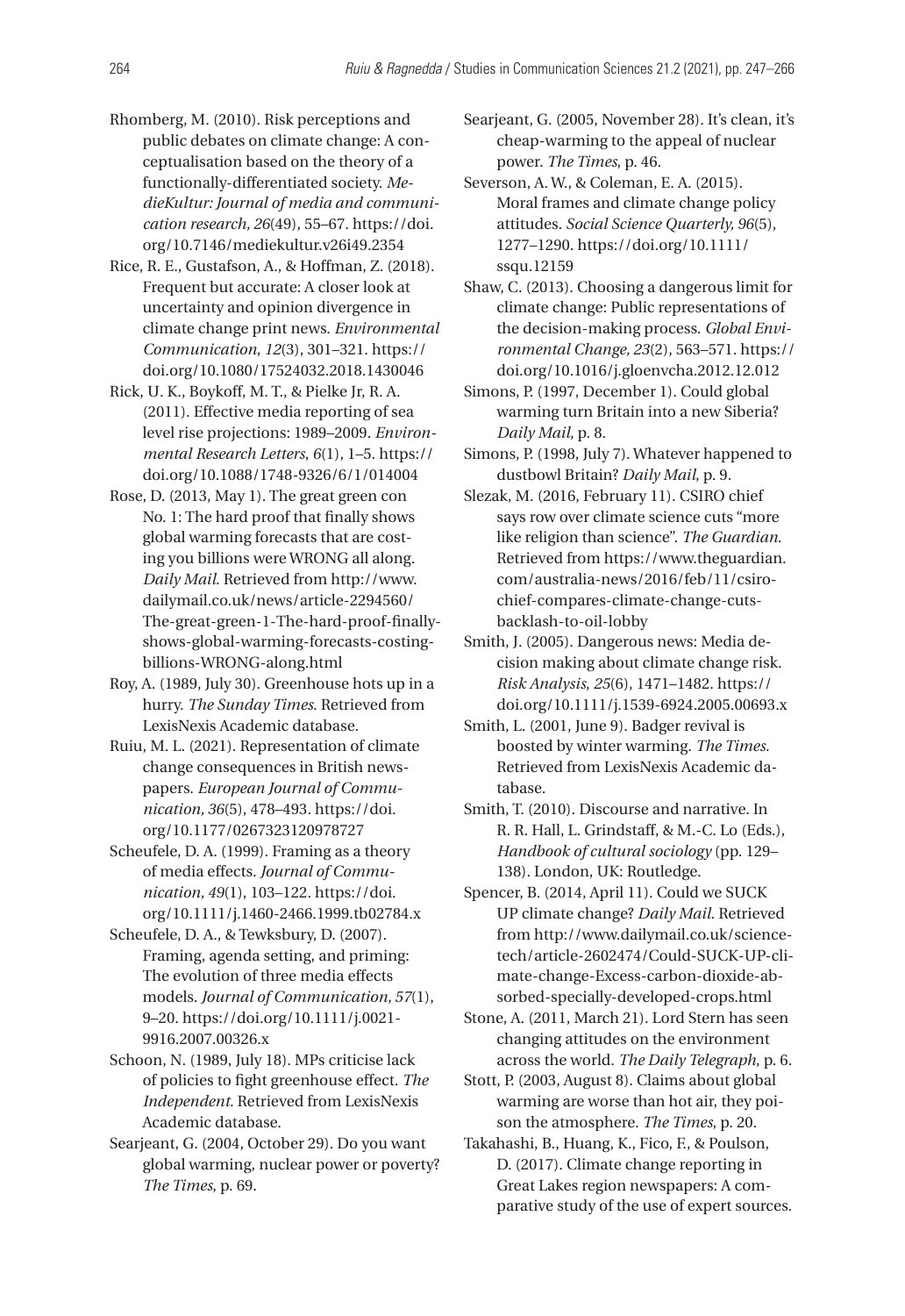*Environmental Communication, 11*(1), 106–121. [https://doi.org/10.1080/1752403](https://doi.org/10.1080/17524032.2016.1220967) [2.2016.1220967](https://doi.org/10.1080/17524032.2016.1220967)

- The Guardian. (2007, October 6). Hope and fear in Bali. *The Guardian*, p. 32.
- The Independent. (2011, September 17). A primer in climate change for doubters. *The Independent*. Retrieved from [https://www.](https://www.independent.co.uk/voices/editorials/leading-article-a-primer-in-climate-change-for-doubters-5329866.html) [independent.co.uk/voices/editorials/lead](https://www.independent.co.uk/voices/editorials/leading-article-a-primer-in-climate-change-for-doubters-5329866.html)[ing-article-a-primer-in-climate-change](https://www.independent.co.uk/voices/editorials/leading-article-a-primer-in-climate-change-for-doubters-5329866.html)[for-doubters-5329866.html](https://www.independent.co.uk/voices/editorials/leading-article-a-primer-in-climate-change-for-doubters-5329866.html)
- Thornhill, T. (2013, October 25). New Australian PM dismisses as "hogwash" claims of Climate Commission he stripped of state funding that bushfires were caused by global warming. *Daily Mail*. Retrieved from [https://www.dailymail.co.uk/news/](https://www.dailymail.co.uk/news/article-2476502/New-Australian-PM-Tony-Abbott-dismisses-hogwash-claims-bushfires-caused-global-warming.html) [article-2476502/New-Australian-PM-To](https://www.dailymail.co.uk/news/article-2476502/New-Australian-PM-Tony-Abbott-dismisses-hogwash-claims-bushfires-caused-global-warming.html)[ny-Abbott-dismisses-hogwash-claims](https://www.dailymail.co.uk/news/article-2476502/New-Australian-PM-Tony-Abbott-dismisses-hogwash-claims-bushfires-caused-global-warming.html)[bushfires-caused-global-warming.html](https://www.dailymail.co.uk/news/article-2476502/New-Australian-PM-Tony-Abbott-dismisses-hogwash-claims-bushfires-caused-global-warming.html)
- Tickell, O. (1997, October 27). Scientists believe that by stimulating plankton growth they could prevent global warming. *The Independent*, p. 48.
- Trumbo, C. (1996). Constructing climate change: Claims and frames in US news coverage of an environmental issue. *Public Understanding of Science, 5*(3), 269–283. [https://doi.org/10.1088/0963-](https://doi.org/10.1088/0963-6625/5/3/006)[6625/5/3/006](https://doi.org/10.1088/0963-6625/5/3/006)
- Tuchman, G. (1978). *Making news: A study in the construction of reality*. New York, NY: Free Press.
- Tudge, C. (2013, April 3). Let's not bet the farm. *The Guardian*. Retrieved from [https://](https://www.theguardian.com/commentisfree/2013/apr/03/lets-not-bet-the-farm) [www.theguardian.com/commentis](https://www.theguardian.com/commentisfree/2013/apr/03/lets-not-bet-the-farm)[free/2013/apr/03/lets-not-bet-the-farm](https://www.theguardian.com/commentisfree/2013/apr/03/lets-not-bet-the-farm)
- UNFCCC. (2006). *Framework convention on climate change handbook*. Bonn, Germany: Climate Change Secretariat.
- Ungar, S. (1992). The rise and (relative) decline of global warming as a social problem. *Sociological Quarterly, 33*(4), 483–501. [https://doi.org/10.1111/j.1533-8525.1992.](https://doi.org/10.1111/j.1533-8525.1992.tb00139.x) [tb00139.x](https://doi.org/10.1111/j.1533-8525.1992.tb00139.x)
- Ungar, S. (1995). Social scares and global warming: Beyond the Rio convention. *Society & Natural Resources, 8*(5), 443–456. [https://](https://doi.org/10.1080/08941929509380935) [doi.org/10.1080/08941929509380935](https://doi.org/10.1080/08941929509380935)
- Ungar, S. (2001). Moral panic versus the risk society: The implications of the changing sites of social anxiety. *The British Journal*

*of Sociology, 52*(2), 271–291. [https://doi.](https://doi.org/10.1080/00071310120044980) [org/10.1080/00071310120044980](https://doi.org/10.1080/00071310120044980)

- van Rensburg, W., & Head, B. W. (2017). Climate change scepticism: Reconsidering how to respond to core criticisms of climate science and policy. *Sage Open, 7*(4), 1–11. [https://doi.](https://doi.org/10.1177/2158244017748983) [org/10.1177/2158244017748983](https://doi.org/10.1177/2158244017748983)
- Vaughan, A. (2010, January 5). Climate scepticism will increase. *The Guardian*, p. 2.
- Vestergård, G. L. (2011). From journal to headline: The accuracy of climate science news in Danish high-quality newspapers. *Journal of Science Communication, 10*(2), 1–7. <https://doi.org/10.22323/2.10020203>
- Vidal, J. (2006, December 16). Practical action lights up future for Nepalese villagers. *The Guardian*, p. 26.
- von Burg, R. (2012). Decades away or The Day After Tomorrow? Rhetoric, film, and the global warming debate. *Critical Studies in Media Communication, 29*(1), 7–26. [https://doi.org/10.1080/15295036.2011.6](https://doi.org/10.1080/15295036.2011.637221) [37221](https://doi.org/10.1080/15295036.2011.637221)
- Wade, M. (2007, November 27). Scots scientists lead project to find crops for a warmer world. *The Times*, p. 9.
- Warren, L. (2014, March 3). "I made a mistake": Gaia theory scientist James Lovelock admits he was "alarmist" about the impact of climate change. *Daily Mail*. Retrieved from [https://www.dailymail.co.uk/news/arti](https://www.dailymail.co.uk/news/article-2134092/Gaia-scientist-James-Lovelock-I-alarmist-climate-change.html)[cle-2134092/Gaia-scientist-James-Love](https://www.dailymail.co.uk/news/article-2134092/Gaia-scientist-James-Lovelock-I-alarmist-climate-change.html)[lock-I-alarmist-climate-change.html](https://www.dailymail.co.uk/news/article-2134092/Gaia-scientist-James-Lovelock-I-alarmist-climate-change.html)
- Webb, S., & Smith, L. (2013, January 8). Is global warming as bad as first feared? *Daily Mail*. Retrieved from LexisNexis Academic database.
- Webster, B. (2013, September 18). Climate change cynics "like those who denied HIV". *The Times*, p. 7.
- Weingart, P., Engels, A., & Pansegrau, P. (2000). Risks of communication: Discourses on climate change in science, politics, and the mass media. *Public Understanding of Science, 9*(3), 261–283. [https://doi.](https://doi.org/10.1088/0963-6625/9/3/304) [org/10.1088/0963-6625/9/3/304](https://doi.org/10.1088/0963-6625/9/3/304)
- Wenger, J. (2016, July 21). Climate's too hot to handle. *The Sun*, p. 8.
- White, H. (1981). The value of narrativity in the representation of reality. In W. J. T. Mitchell (Ed.), *On narrative* (pp. 1–24). Chicago, IL: University of Chicago Press.